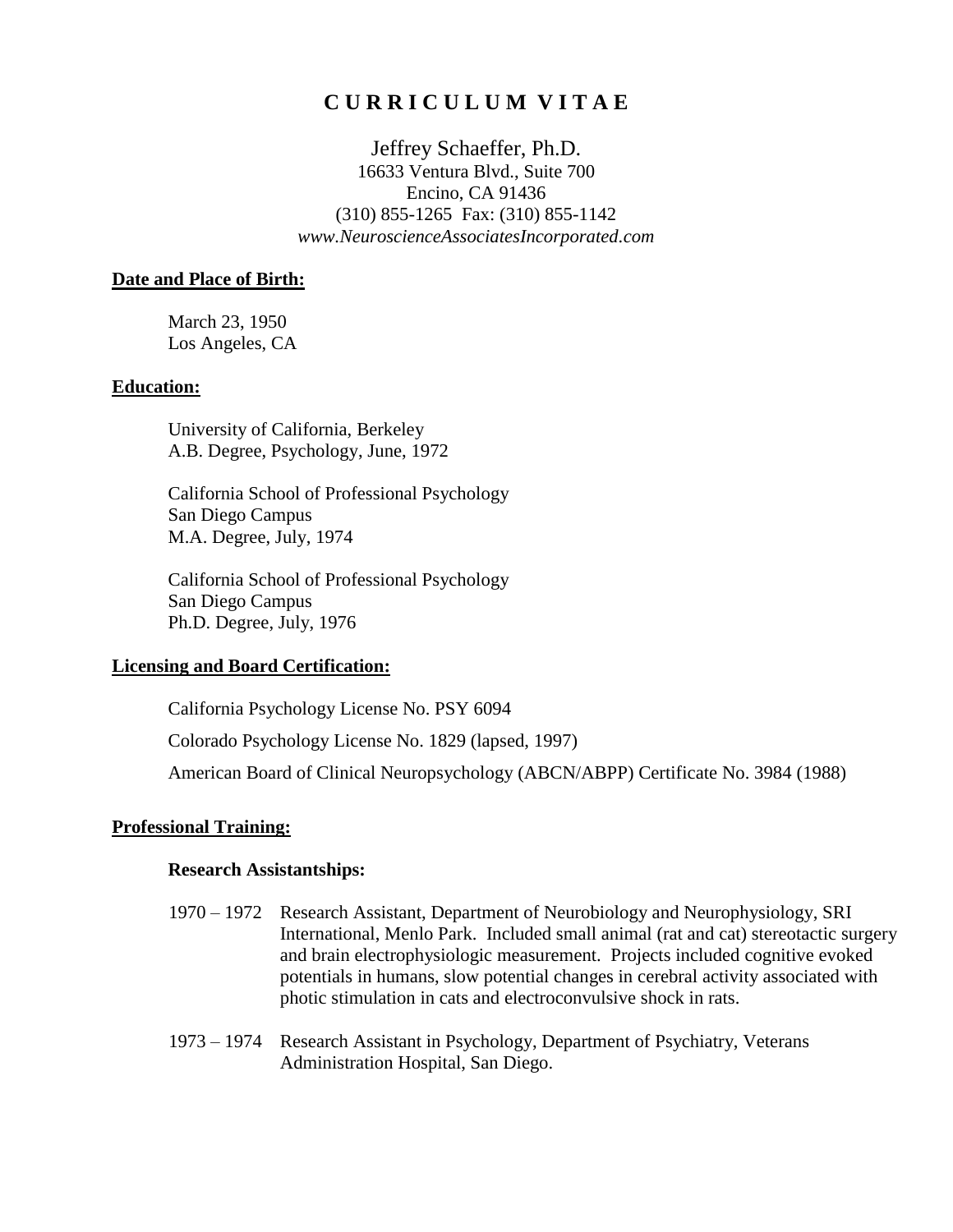### $-2-$

- 1974 1975 Research Assistant, Children's Hospital and Health Center (Donald Sharp Memorial Hospital), San Diego, in conjunction with the Department of Neurosciences, School of Medicine, University of California, San Diego.
- 1974 1976 Dissertation research project title: **Differential Post-Natal Care and Sleep Behavior in Premature Infants.** (Children's Hospital and Health Center and the Department of Neurosciences, School of Medicine, UCSD).

### **Practicum Training:**

- 1974 1975 Training experience in clinical neuropsychology with Aaron Smith, Ph.D., Professor and Chief, Neuropsychological Laboratories, The University of Michigan, Ann Arbor.
- 1975 1976 Psychology Intern (1500 hours) San Diego County Mental Health Services. Included adult inpatient and outpatient, emergency triage, psychodiagnostic and neuropsychological evaluations.
- 1976 1977 NIMH Post-Doctoral Fellow in Clinical Psychology (1500 hours), Department of Psychiatry and Thalians Community Mental Health Center, Cedars Sinai Medical Center, Los Angeles. Included adult inpatient and outpatient services, Consultation and Liason Psychiatry Service, psychodiagnostic and neuropsychological evaluation of adults and children, supervision of pre-doctoral psychology interns for neuropsychological assessment.

### **Professional Organizations and Society Memberships:**

American Psychological Association

 (Division 40, Clinical Neuropsychology) (Division 22, Rehabilitation Psychology)

- New York Academy of Sciences (1980-85)
- International Neuropsychology Society (INS)

California Neuropsychology Society (CNS) (1980-1995)

California Society of Industrial Medicine and Surgery (CSIMS) (1978-2002)

Association of Medical School Professors of Psychology

Society of Nuclear Medicine (Regular Member) (1995-2014) (Member, Brain Imaging Council)

American Academy of Neurology (Affiliate Member) (Member, Brain Imaging Section)

Society of Neuroimaging (Regular Member)

American Academy of Neuropsychology (ABCN/ABPP)

American Board of Forensic Examiners (ABFE) (200-2012)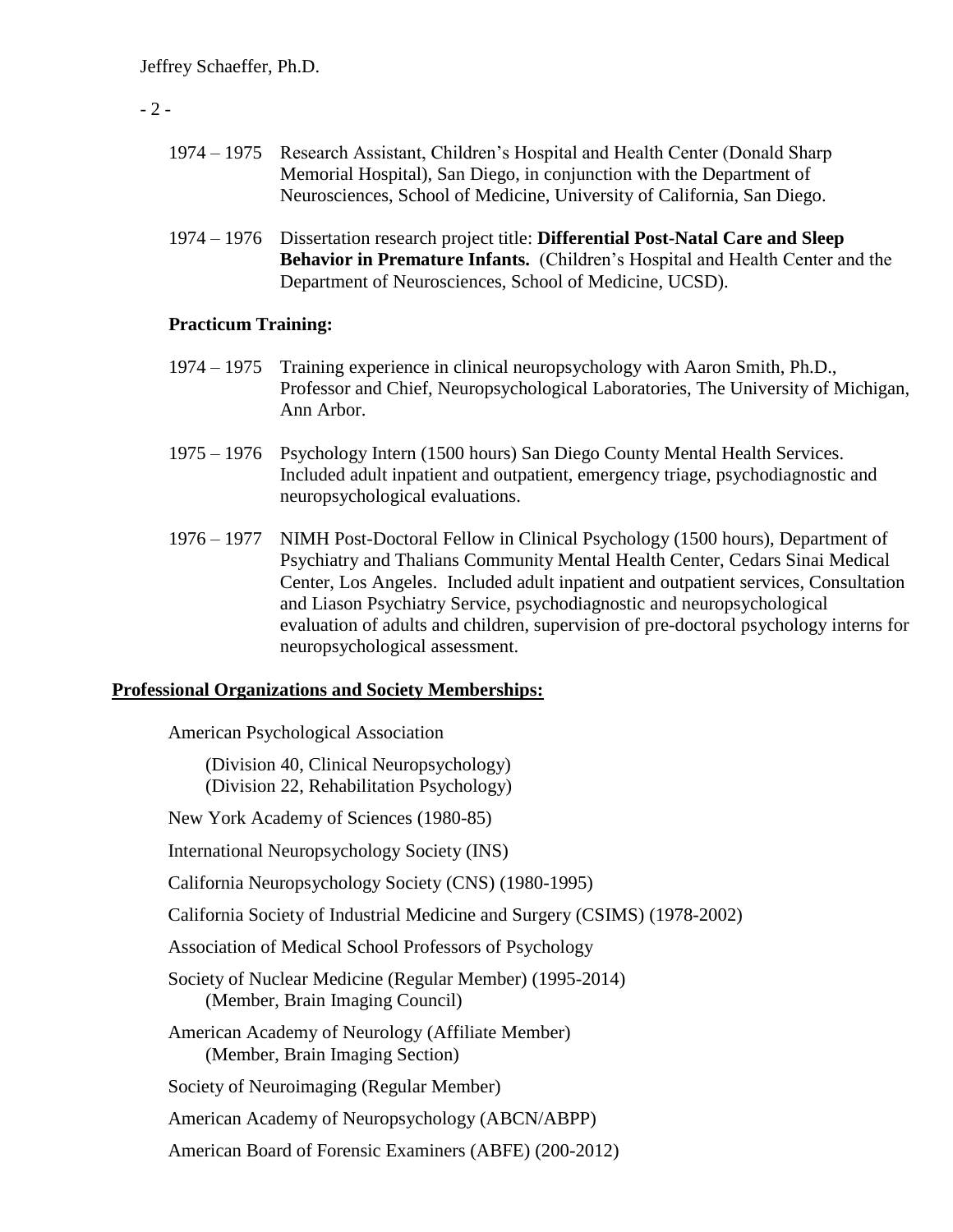## - 3 -

# **Current and Past Positions:**

## **Private Practice:**

| $1979$ – present | President and Executive Director, Neuroscience Associates Incorporated, |
|------------------|-------------------------------------------------------------------------|
|                  | Los Angeles (founded 1980)                                              |

## **Present Hospital Attending Staffs (Allied Health, Psychology):**

| $1978$ – present | Resnick Neuropsychiatric Hospital (NPIH),<br>Center for the Health Sciences,<br>Geffen UCLA School of Medicine |
|------------------|----------------------------------------------------------------------------------------------------------------|
| $1979$ – present | Department of Psychiatry, Cedars-Sinai Medical Center,<br>Los Angeles                                          |

## **Past Hospital Attending Staffs (Allied Health, Psychology):**

| $1980 - 1987$ | Brotman Medical Center, Culver City                              |
|---------------|------------------------------------------------------------------|
| $1980 - 1982$ | Saint Joseph's Medical Center, Burbank                           |
| $1981 - 2001$ | Saint John's Hospital and Health Center                          |
| $1983 - 1986$ | Edgemont Psychiatric Hospital, Los Angeles                       |
| $1984 - 1988$ | Hollywood Presbyterian Medical Center, Los Angeles               |
| $1984 - 1994$ | <b>Glendale Adventist Medical Center</b>                         |
| $1984 - 1987$ | Queen of Angels Hospital, Los Angeles                            |
| $1984 - 1990$ | Midway Hospital and Medical Center, Los Angeles                  |
| $1984 - 1990$ | Western Neuro Care Center/Tustin Rehabilitation Hospital, Tustin |
| $1987 - 1994$ | Saint Vincent's Medical Center, Los Angeles                      |
| $1987 - 1991$ | Century City Hospital, Century City                              |
| $1987 - 1991$ | Santa Monica Hospital, Century City                              |
| $1988 - 1991$ | Woodview Calabasas Psychiatric Hospital, Calabasas               |
| $1989 - 1994$ | Glendale Memorial Hospital, Glendale                             |
| $1990 - 1993$ | Encino Hospital, Encino                                          |

1990 – 1994 Children's Hospital, Los Angeles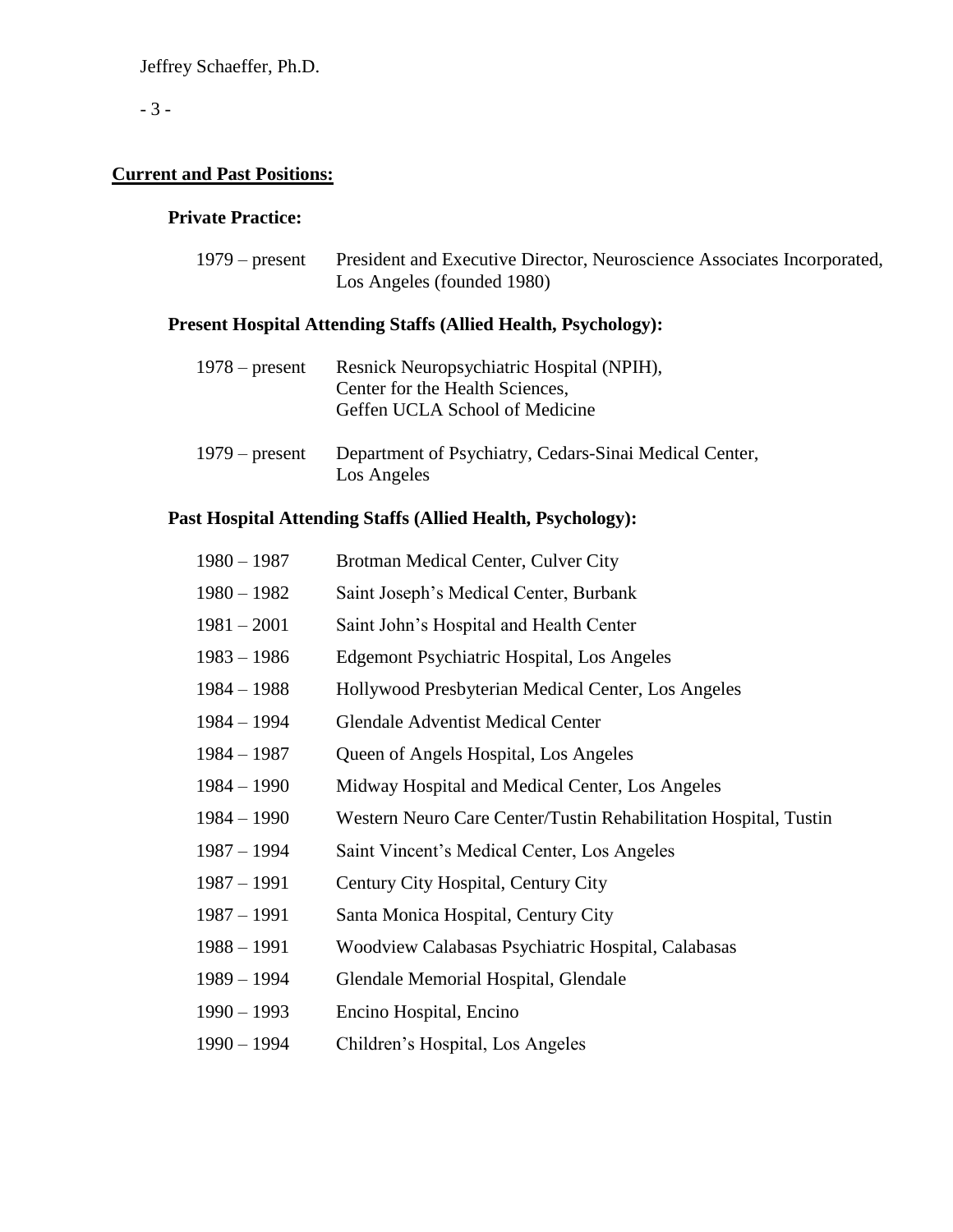# - 4 -

# **Academic and Supervisory Positions:**

| $1978 - 1979$ | Adjunct Assistant Professor, Department of Psychiatry and Biobehavioral<br>Sciences, Geffen UCLA School of Medicine                                                                                |
|---------------|----------------------------------------------------------------------------------------------------------------------------------------------------------------------------------------------------|
| $1979 - 1996$ | Assistant Clinical Professor, Department of Psychiatry and Biobehavioral<br>Sciences, Geffen UCLA School of Medicine                                                                               |
| $1996 - 2006$ | Associate Clinical Professor, Department of Psychiatry and Biobehavioral<br>Sciences, Geffen UCLA School of Medicine                                                                               |
| 2006-present  | Clinical Professor of Medical Psychology and Neuropsychology (vol.)<br>Department of Psychiatry and Biobehavioral Sciences,<br>Geffen UCLA School of Medicine                                      |
| $1979 - 2005$ | Clinical Supervisor, Psychology Training Program, Department of<br>Psychiatry, Cedars-Sinai Medical Center, Los Angeles                                                                            |
| $1980 - 1983$ | Field Placement Supervisor, The Wright Institute, Los Angeles                                                                                                                                      |
| $1982 - 2001$ | Clinical Supervisor, Geropsychology Post-Doctoral Training Program,<br>Department of Psychiatry and Biobehavioral Sciences, Geffen UCLA<br>School of Medicine                                      |
| $1985 - 1996$ | Clinical Supervisor, Neuropsychology Assessment Laboratory and Training<br>Program, Department of Psychiatry and Biobehavioral Sciences, Geffen<br><b>UCLA School of Medicine</b>                  |
| $1988 - 1991$ | Chief, Psychological Assessment Services, Adult Division, NPIH,<br>Department of Psychiatry and Biobehavioral Sciences, Geffen UCLA<br>School of Medicine (interim position)                       |
| $1988 - 1991$ | Administrative Supervisor (interim position), Psychological Assessment<br>Laboratory, Adult Division, NPIH, Department of Psychiatry and<br>Biobehavioral Sciences, Geffen UCLA School of Medicine |
| $1995 - 1997$ | Co-Director, Psychological Assessment Services, Adult Division, NPIH,<br>Department of Psychiatry and Biobehavioral Sciences, Geffen UCLA<br><b>School of Medicine</b>                             |
| $1997 - 1998$ | Director, Integrated Psychological Assessment Service (IPAS), Resnick<br>NPIH, Department of Psychiatry and Biobehavioral Sciences, Geffen UCLA<br>School of Medicine                              |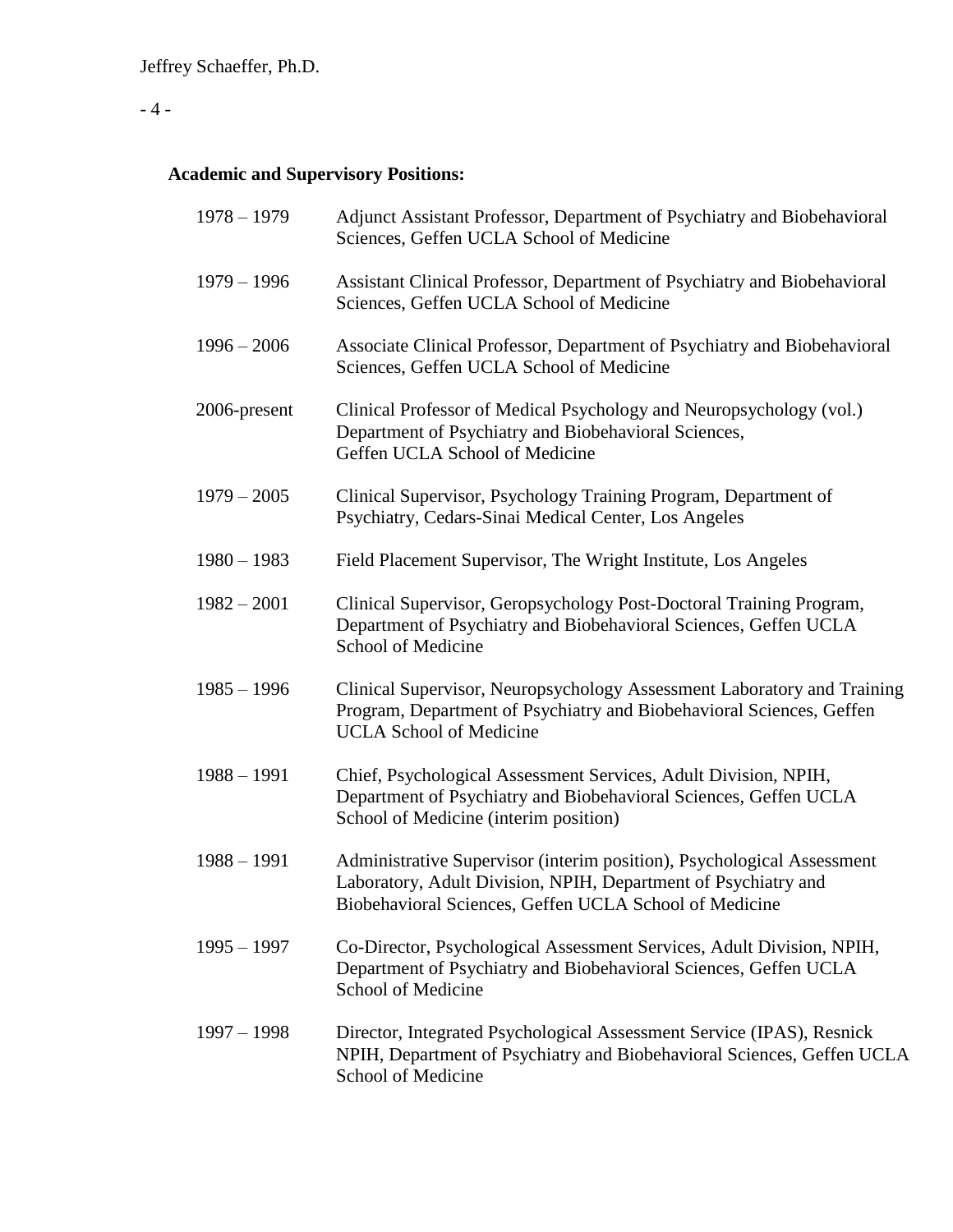### - 5 -

### **Staff Positions:**

| $1978 - 1979$    | Director of Neuropsychological Services, Inpatient Geriatric<br>Neuropsychiatry Unit, Resnick Neuropsychiatric Hospital, Geffen UCLA<br>School of Medicine                                                                                         |
|------------------|----------------------------------------------------------------------------------------------------------------------------------------------------------------------------------------------------------------------------------------------------|
| $1979 - 1980$    | Director, Geriatric Outpatient Psychosocial Clinic, Resnick<br>Neuropsychiatric Hospital, Geffen UCLA School of Medicine                                                                                                                           |
| $1980 - 1984$    | Co-Director, Geriatric Outpatient Psychosocial Clinic, Resnick<br>Neuropsychiatric Hospital, Geffen UCLA School of Medicine (Wes<br>Ashford, M.D., Medical Director)                                                                               |
| $1984 - 1990$    | Director of Psychological Services, Alzheimer's Disease and Memory<br>Disorders Service, Geriatric Outpatient Psychiatry Clinic, Geffen<br>Neuropsychiatric Hospital, Geffen UCLA School of Medicine (Jeffrey<br>Cummings, M.D., Medical Director) |
| $1987 - 1989$    | Director of Psychological Services, Psychiatric Unit, Century City Hospital,<br>Century City (Jory Goodman, M.D., Medical Director)                                                                                                                |
| $1992 - 1994$    | Acting Director, Neuropsychological Services, Geriatric Inpatient<br>Neuropsychiatry Unit and Geriatric Assessment Program, Resnick<br>Neuropsychiatric Hospital, Geffen UCLA School of Medicine                                                   |
| $1992 - 1993$    | Director of Neurobehavior, Meadowbrook Los Angeles, Encino                                                                                                                                                                                         |
| $1978 - 2001$    | UCLA Psychiatry Pay Title: Staff Psychologist I                                                                                                                                                                                                    |
| $1997 - 2002$    | Senior Clinical Supervisor, Integrated Psychological Assessment Service<br>(IPAS), Resnick Neuropsychiatric Hospital, Department of Psychiatry and<br>Biobehavioral Sciences, Geffen UCLA School of Medicine                                       |
| $2002$ – present | Senior Clinical Supervisor, Medical Psychology Assessment Center<br>(MPAC), Resnick Neuropsychiatric Hospital, Department of Psychiatry and<br>Biobehavioral Sciences, Geffen UCLA School of Medicine                                              |

### **Other Appointments, Positions, Consultation and Memberships:**

## **Committees and Advisory Boards:**

1978 – 2002 Psychology Training Committee, Division of Medical Psychology, Department of Psychiatry and Biobehavorial Sciences, Geffen UCLA School of Medicine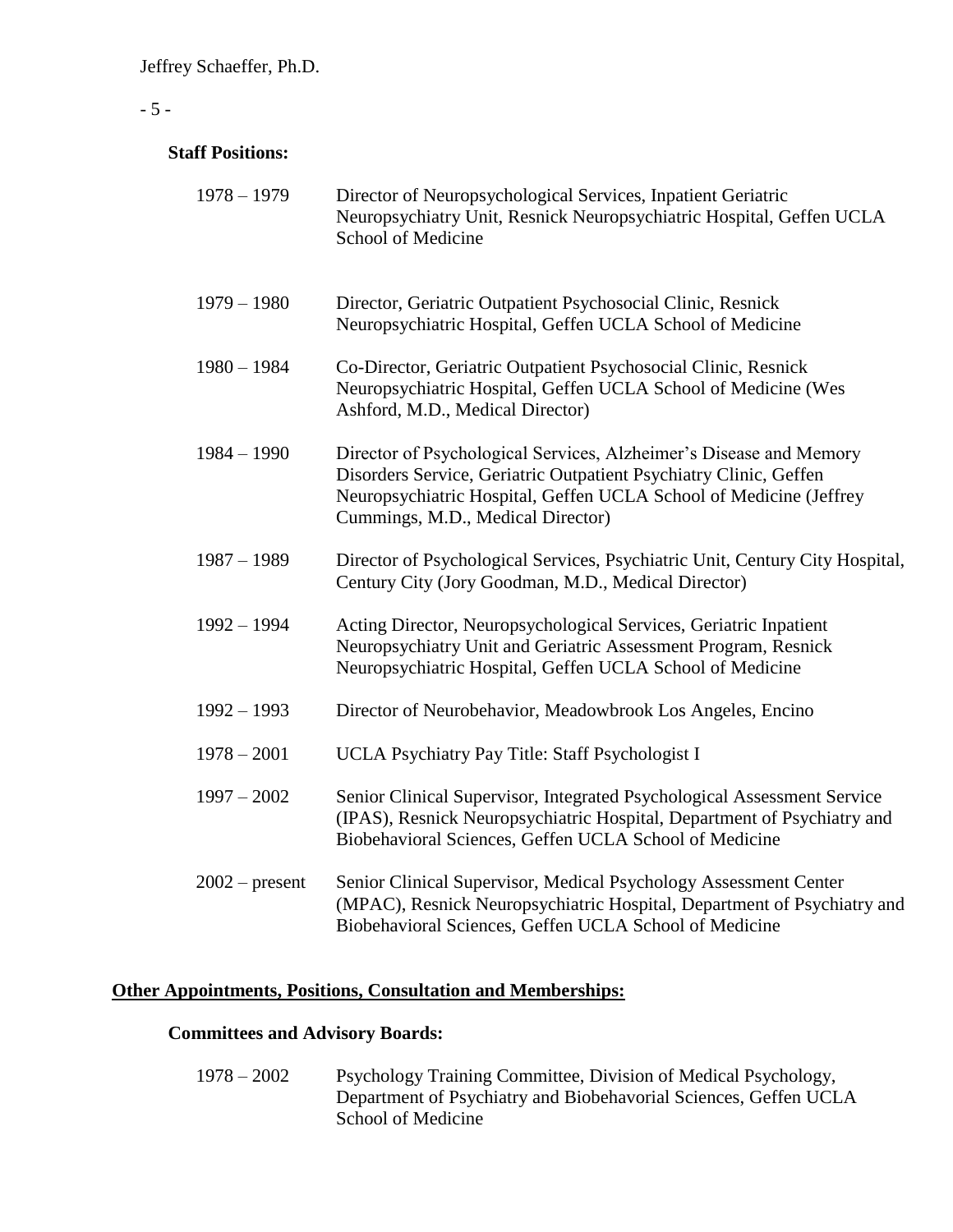# - 6 -

| $1980 - 1986$                   | Professional Advisory Board, Association of Educational Therapists<br>(Dorothy Ungerleider, M.A., President and Chairperson)                                                                           |
|---------------------------------|--------------------------------------------------------------------------------------------------------------------------------------------------------------------------------------------------------|
| $1980 - 1987$                   | Executive Committee Member, Part-Time Neuropsychology Training<br>Program, Department of Psychiatry and Biobehavioral Sciences, Geffen<br>UCLA School of Medicine (James T. Marsh, Ph.D., Director)    |
| $1980 - 2001$                   | Executive Committee, California Neuropsychology Society (CNS)                                                                                                                                          |
| $1981 - 1985$                   | Professional Advisory Board, The Neurological Learning Center, Pasadena                                                                                                                                |
| $1982 - 1984$                   | Hospital Practice Committee, California State Psychological Association                                                                                                                                |
| $1987 - 1989$                   | Allied Health Interdisciplinary Practice Committee, Century City Hospital,<br>Century City                                                                                                             |
| $1987 - 2002$                   | Medical Psychology Executive Committee, Department of Psychiatry and<br>Biobehavioral Sciences, Geffen UCLA School of Medicine (David<br>Wellisch, Ph.D., Chairperson)                                 |
| $1990 - 1991$                   | Neuropsychology Subcommittee, Psychology Executive Committee,<br>Glendale Adventist Medical Center, Glendale                                                                                           |
| $1990 - 1995$                   | Neurobehavioral Committee, State Compensation Insurance Fund, Monterey<br>Park                                                                                                                         |
| $1991 - 1995$                   | Executive Committee, Geriatric Assessment Program, Resnick<br>Neuropsychiatric Hospital, Geffen UCLA School of Medicine                                                                                |
| $1992 - 1993$                   | Ad Hoc Psychology Clinical Faculty Committee, Department of Psychiatry<br>and Biobehavioral Sciences, Geffen UCLA School of Medicine                                                                   |
| $1993 - 2002;$<br>$2006 - 2012$ | Initial Appointment and Term, VCFAAAC<br>Volunteer Clinical Faculty Appointments and Advancements Committee,<br>Department of Psychiatry and Biobehavioral Sciences, Geffen UCLA<br>School of Medicine |
| $1994 - 2002$                   | Professional Practice Subcommittee of the Brain Imaging Council, Society<br>of Nuclear Medicine (Full Member)                                                                                          |
| $1994 - 2001$                   | Inter-Geriatric Services Executive Committee, Department of Psychiatry<br>and Biobehavioral Sciences, Geffen UCLA School of Medicine                                                                   |
| $1994 - 1998$                   | Geriatric Psychiatry Fellowship Training Committee, Department of<br>Psychiatry and Biobehavioral Sciences, Geffen UCLA School of Medicine<br>(with Gary Small, M.D., and Jennifer Duncan, Ph.D.)      |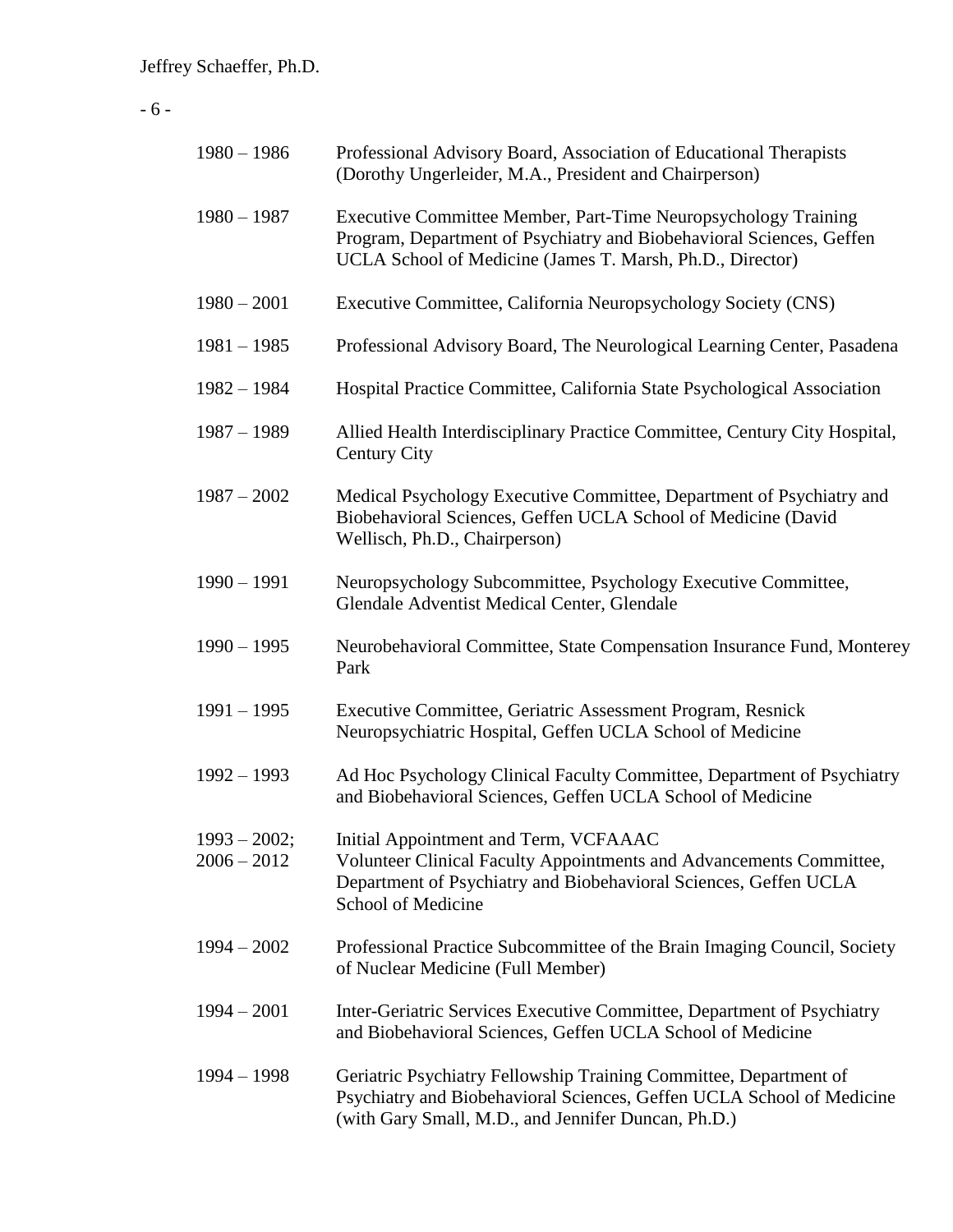## - 7 -

| $1995 - 2002$ | Psychiatry Executive Committee (PEC), Department of Psychiatry, Cedars-<br>Sinai Medical Center, Los Angeles (Full Member)                                                                                                                                                                                                                             |
|---------------|--------------------------------------------------------------------------------------------------------------------------------------------------------------------------------------------------------------------------------------------------------------------------------------------------------------------------------------------------------|
| $1995 - 1997$ | Chairman, Quality Action Committee (QAT) Assessment Procedures and<br>Statistics, Department of Psychiatry, Cedars-Sinai Medical Center, Los<br>Angeles                                                                                                                                                                                                |
| $1996 - 1997$ | Co-Chairman, Multidisciplinary Mental Health Practice Committee, Cedars-<br>Sinai Medical Center, Los Angeles                                                                                                                                                                                                                                          |
| $1999 - 2000$ | Chairman, Psychology Post-Doctoral Fellowship Training Committee<br>(psychological assessment component), Department of Psychiatry and<br>Biobehavioral Sciences, UCLA School of Medicine                                                                                                                                                              |
|               | [This Committee was established by Irene Goldenberg, Ed.D., Chair of<br>Medical Psychology. Dr. Lori Holt was to serve as Co-Chair. A few initial<br>inquiries were made of potential Committee participants. However, the<br>Committee never met and was discontinued when the search for a new Chair<br>of Psychology commenced several months later |
| 2007-Present  | Coordinator, Psychology Clinical Faculty, Department of Psychiatry and<br>Biobehavioral Sciences, Geffen UCLA School of Medicine                                                                                                                                                                                                                       |

# **Additional Appointments and Consultations:**

| $1977 - 1981$ | Neuropsychological consultant, Department of Thoracic and Cardiovascular<br>Surgery, Cedars-Sinai Medical Center, Los Angeles                                                                               |
|---------------|-------------------------------------------------------------------------------------------------------------------------------------------------------------------------------------------------------------|
| $1978 - 1982$ | Neuropsychological consultant, Pennsylvania Life Insurance Company,<br>Santa Monica                                                                                                                         |
| $1979 - 1993$ | Neuropsychological consultant, Massachusetts Casualty and Life Insurance<br>Company, Mission Hills                                                                                                          |
| $1980 - 1986$ | Neuropsychological consultant, Rehabilitation Unit and Treatment Team<br>Member, Brotman Medical Center, Culver City                                                                                        |
| $1980 - 1987$ | Oral Commissioner, Licensing Examination in Psychology, Board of<br>Medical Quality Assurance, State of California                                                                                          |
| $1980 - 2003$ | Independent Medical Examiner (Psychology), Division of Industrial<br>Accidents, Medical Bureau, Workers Compensation Appeals Board, State of<br>California, Certificate No. 92-1077 (program was disbanded) |
| $1984 - 1997$ | Neuropsychological consultant, Rehabilitation Institute and Treatment<br>Team Member, Glendale Adventist Medical Center, Glendale                                                                           |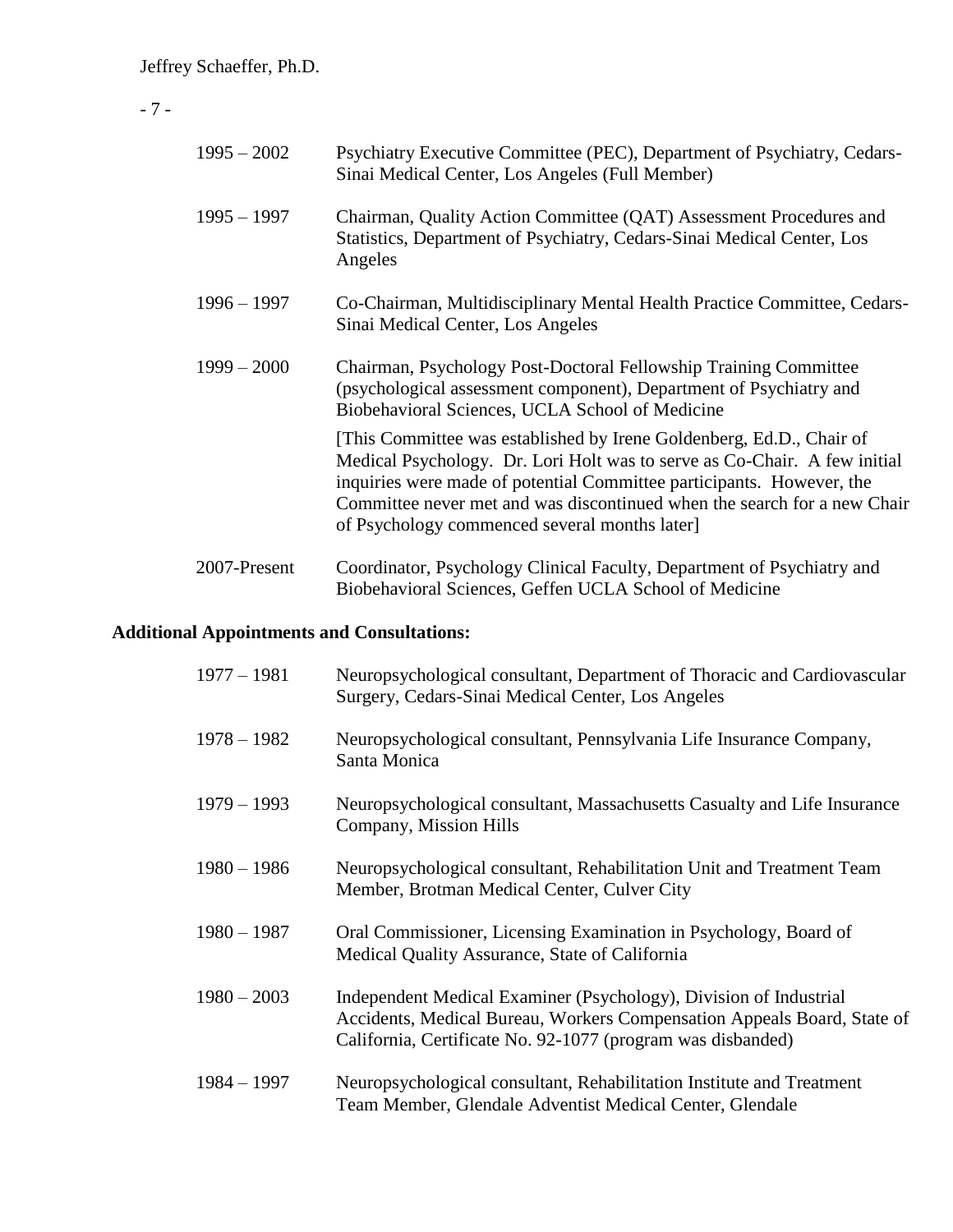- 8 -

| $1987 - 1988$ | Neuropsychological consultant, Equicor Medical Case Management<br>Division, Equitable Life Insurance Company, Brea (Jan Roughan, R.N.,<br>Case Manager and Team Leader)                      |
|---------------|----------------------------------------------------------------------------------------------------------------------------------------------------------------------------------------------|
| $1987 - 1995$ | Neuropsychological consultant, State Compensation Insurance Fund,<br><b>Monterey Park</b>                                                                                                    |
| $1989 - 1997$ | Neuropsychological consultant, LINC Case Management Services, Pasadena                                                                                                                       |
| $1991 - 1995$ | Neuropsychological consultant, Pain Management Team member (Thomas<br>Strouse, M.D., Psychiatric Medical Director), Comprehensive Cancer<br>Center, Cedars-Sinai Medical Center, Los Angeles |
| $1992 - 2001$ | Neuropsychological consultant, Blue Cross of California, Woodland Hills                                                                                                                      |
| $1992 - 1993$ | Neuropsychological consultant, IME Services, Inc., Phoenix                                                                                                                                   |
| $1996 - 2001$ | Neuropsychological consultant, PDC Services, Chicago                                                                                                                                         |
| $1992 - 1996$ | Qualified Medical Examiner (Neuropsychology), Division of Industrial<br>Accidents, WCAB, State of California                                                                                 |

# **Current and Past Teaching Responsibilities:**

| $1980 - 1986$ | Instructor, Clinical Neuropsychology Course, (208 A, B, C), Marsh, et al.,<br>(team-taught by members of the Neuropsychology Faculty), Department of<br>Psychiatry and Biobehavioral Sciences, Geffen UCLA School of Medicine                  |
|---------------|------------------------------------------------------------------------------------------------------------------------------------------------------------------------------------------------------------------------------------------------|
| $1980 - 1986$ | Neuropsychology Seminar, Psychology Training Program, Department of<br>Psychiatry, Cedars-Sinai Medical Center, Los Angeles (taught for PGY 2)<br>Residents in Psychiatry, occasional Psychology Trainees attended)                            |
| $1980 - 1990$ | Visiting Lecturer, Gerontology Program, School of Nursing, Geffen UCLA<br>(intermittent lectures on a variety of neurobehavioral topics)                                                                                                       |
| $1982 - 1986$ | Neuropsychology Case Conference, (453), Schaeffer and Houlihan,<br>Department of Psychiatry and Biobehavioral Sciences, Geffen UCLA<br>School of Medicine (this was a component of Paul Satz, Ph.D.<br>Neuropsychology Training Program)       |
| $1987 - 1988$ | Special Topics in Neuropsychology (453) Schaeffer and D'Elia, Department<br>of Psychiatry and Biobehavioral Sciences, Geffen UCLA School of<br>Medicine (this was a component of Paul Satz, Ph.D. Neuropsychology<br><b>Training Program</b> ) |
| $1987 - 1993$ | Visiting Lecturer, Catastrophic Case Management Group, State                                                                                                                                                                                   |

Compensation Insurance Fund (quarterly in-house case management group)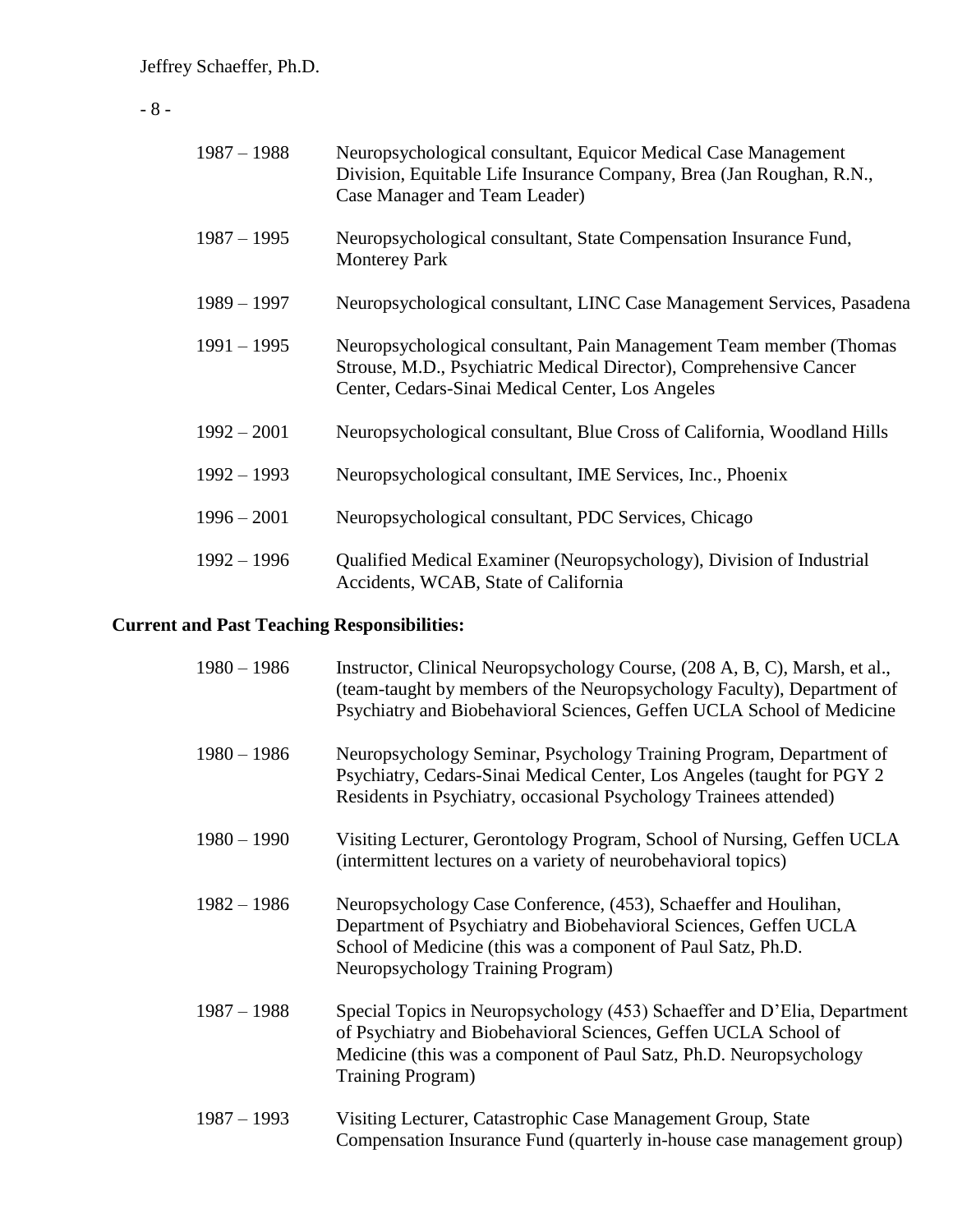## - 9 -

| $1987 - 1988$    | Director of In-service Education, Psychiatric Unit, Psychiatric Institutes of<br>America, Century City Hospital, Century City                                                                                                                                                                                                                                                                                                                                           |
|------------------|-------------------------------------------------------------------------------------------------------------------------------------------------------------------------------------------------------------------------------------------------------------------------------------------------------------------------------------------------------------------------------------------------------------------------------------------------------------------------|
| $1989 - 1990$    | Psychodiagnostic Assessment Seminar, (Schaeffer and Wilkinson, Co-<br>Instructors), Department of Psychiatry and Biobehavioral Sciences, Geffen<br>UCLA School of Medicine (General Psychology Training Program)                                                                                                                                                                                                                                                        |
| $1990 - 1999$    | Course Coordinator and Instructor, Brain, Behavior, and Disorders of<br>Higher Cognitive Function: A Neuropsychiatric Perspective, (yearly seminar<br>PGY-3, Psychiatry Residency Program), Department of Psychiatry, Cedars-<br>Sinai Medical Center, Los Angeles (Team-taught seminar)                                                                                                                                                                                |
| $1992 - 1997$    | Guest Lecturer, Forensic Neuropsychology Seminar, Neuropsychology<br>Training Program, NPIH, Department of Psychiatry and Biobehavioral<br>Sciences, Geffen UCLA School of Medicine (Paul Satz, Ph.D. Training<br>Program in Neuropsychology)                                                                                                                                                                                                                           |
| $1992 - 1993$    | Guest Lecturer, Professional Lecture Series, Meadowbrook, Los Angeles,<br>Encino (quarterly staff in-service training)                                                                                                                                                                                                                                                                                                                                                  |
| $1998 - present$ | Instructor, Advanced Psychological Assessment Seminar (Lori Holt, Ph.D.,<br>Course Coordinator, and Program Director, Lori Holt, Ph.D.), Integrated<br>Psychological Assessment Service (IPAS), Department of Psychiatry and<br>Biobehavioral Sciences, Geffen UCLA School of Medicine, now a function<br>of the Medical Psychology Assessment Center (MPAC), Program Director,<br>Robert Bilder, Ph.D., Professor and Chair, Medical Psychology and<br>Neuropsychology |
| $1998 - 2001$    | Instructor, UCLA's Annual Review of Psychiatry Course, Neuropsychology<br>Section (Andrew Leuchter, M.D., Course Coordinator), Department of<br>Psychiatry and Biobehavioral Sciences, Geffen UCLA School of Medicine                                                                                                                                                                                                                                                   |
| $2001 - 2003$    | Guest Lecturer, PGY-3 UCLA Psychiatry Residents' Seminar (James Spar,<br>M.D., Course Coordinator, Neuropsychology Update Talk)                                                                                                                                                                                                                                                                                                                                         |

# **Other Professional Activities:**

| $1973 - 1982$ | Co-Organizer, The California Conference on Doctoral Training in Clinical<br>Psychology (Schaeffer and Storms), and included representatives of all<br>accredited doctoral training programs in Clinical/Professional Psychology in<br>California |
|---------------|--------------------------------------------------------------------------------------------------------------------------------------------------------------------------------------------------------------------------------------------------|
| $1980 - 2001$ | Organizer and Founder, California Neuropsychology Society (CNS), A<br>California Non-Profit Corporation, and included a number of other UCLA<br>Neuropsychology and Medical Psychology Faculty members                                           |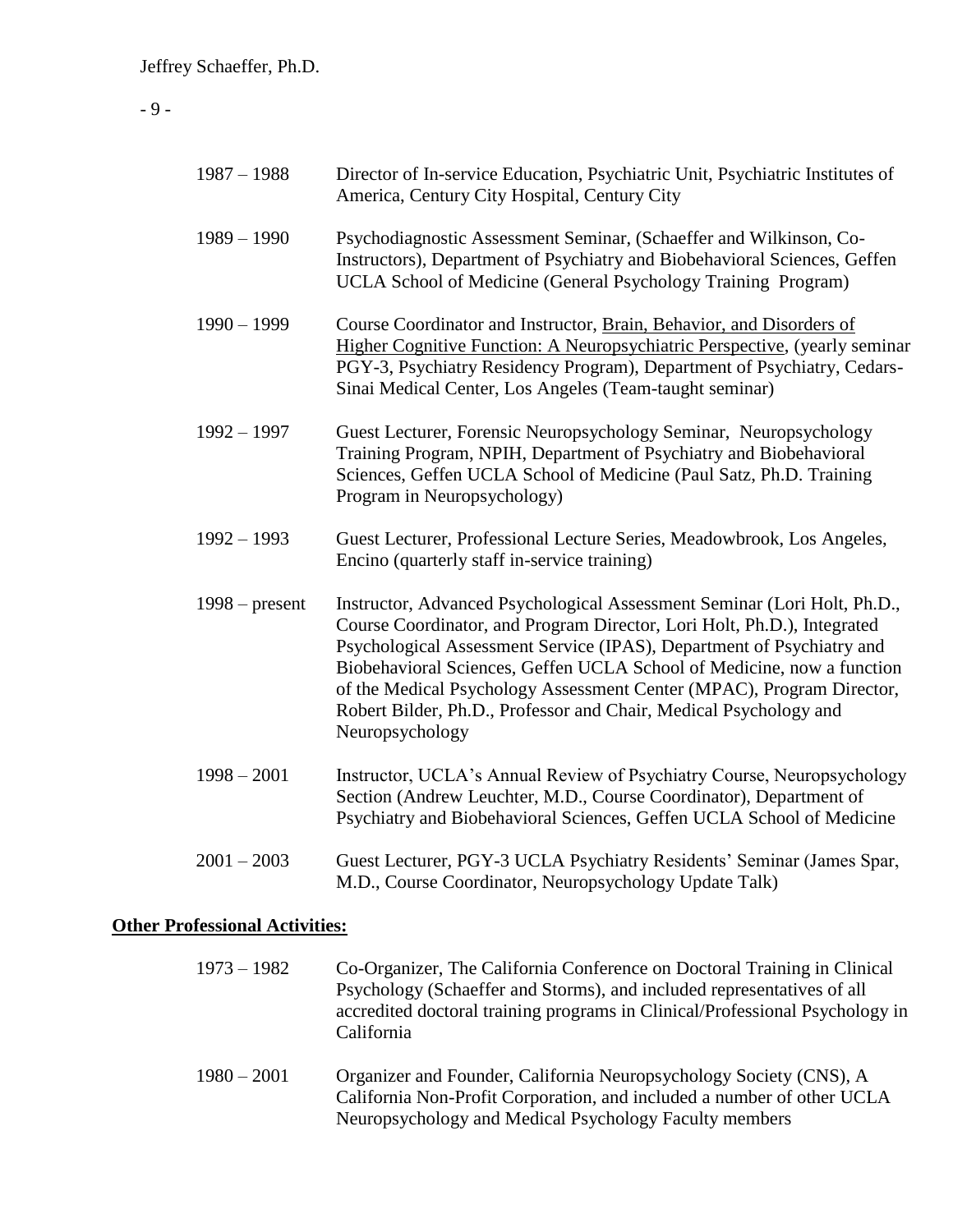## - 10 -

| $1980 - 2001$                                 | Chief Financial Officer and Director, Office of Membership and<br>Publication, California Neuropsychology Society (CNS)                                                    |  |
|-----------------------------------------------|----------------------------------------------------------------------------------------------------------------------------------------------------------------------------|--|
| $1980 - 2001$                                 | Associate Editor, Newsletter of the California Neuropsychology Society<br>(Louis D'Elia, Ph.D, served as Editor for most of the time that our<br>Newsletter was published) |  |
| $1981 - 1983$<br><b>Elected Offices:</b>      | Reviewer, Biobehavioral Sciences, Science Magazine, American<br>Association for the Advancement of Science                                                                 |  |
| $1981 - 1982$                                 | Chairperson, Division II (Education and Training), California Psychological<br>Association (CPA)                                                                           |  |
| <b>Commendations, Awards, and Fellowships</b> |                                                                                                                                                                            |  |
| $1971 - 1972$                                 | Upper Division and Graduate Honor Student Society, University of<br>California, Berkeley                                                                                   |  |
| $1973 - 1975$                                 | Academic Commendation, California School of Professional Psychology,<br>San Diego Campus                                                                                   |  |
| $1973 - 1974$                                 | Who's Who Among Students in American Colleges and Universities                                                                                                             |  |
| $1976 - 1977$                                 | NIMH Post-Doctoral Fellowship in Clinical Psychology, Department of<br>Psychiatry, Cedars-Sinai Medical Center, Los Angeles                                                |  |
| 1986                                          | Commendation of Excellence (Instructor and Supervisor), Division II<br>(Education and Training), California Psychological Association                                      |  |
| 2000                                          | Clinical Faculty Teaching Award (Psychology), Department of Psychiatry<br>and Biobehavioral Sciences, Geffen UCLA School of Medicine                                       |  |
| <b>Forensic Experience:</b>                   |                                                                                                                                                                            |  |

| $1979$ – present | Approximately 400 opportunities to offer expert testimony in court.          |
|------------------|------------------------------------------------------------------------------|
|                  | Testified in State Superior, Federal District, and Canadian courts. Included |
|                  | both Civil and Criminal proceedings. Testimony also offered in               |
|                  | approximately 100 arbitration and administrative law proceedings.            |
|                  | Retentions and testimony has been offered equally on behalf of plaintiffs    |
|                  | and defendants during the past 15 years. My first forensic case was assigned |
|                  | while I was a Postdoctoral Fellow in 1976.                                   |
| $1979$ – present | Approximately 1500 opportunities to offer expert testimony in deposition.    |
|                  | Testimony has been offered in approximately equal numbers of plaintiff and   |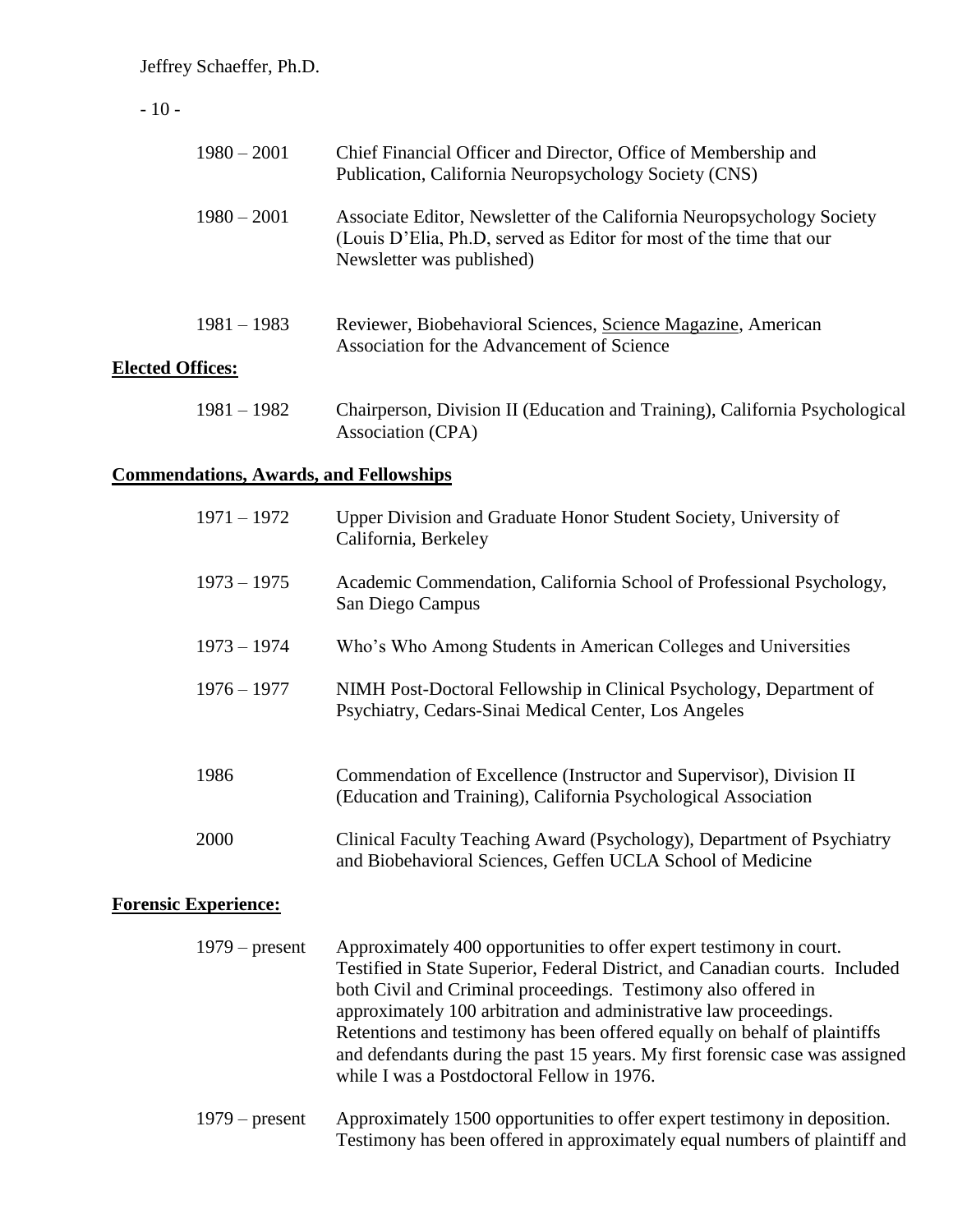| $-11-$ |               |                                                                                                                                                                                                                                                                                                                                                                                                                                                                                                                                                                                                                                                         |
|--------|---------------|---------------------------------------------------------------------------------------------------------------------------------------------------------------------------------------------------------------------------------------------------------------------------------------------------------------------------------------------------------------------------------------------------------------------------------------------------------------------------------------------------------------------------------------------------------------------------------------------------------------------------------------------------------|
|        |               | defense-related matters, primarily in head injury and neurobehavioral<br>toxicology cases, as well as medical malpractice, very occasional criminal<br>cases, and rare workers' compensation IME cases.                                                                                                                                                                                                                                                                                                                                                                                                                                                 |
|        | $1998 - 2013$ | Co-Founder and Co-Director (with Lawrence Goldberg, ESQ.) "Cogito"<br>Juris Inc.: The Brain Injury Arbitrators." This company is a specialty<br>"carve-out" for narrow-focus arbitration proceedings and mediations<br>involving cases of brain injury and associated neurobehavioral disorders.<br>We maintain a list of "preferred providers" in various medical and<br>psychological specialty areas. Our Arbitrators and Mediators are all<br>practicing attorneys with specialty interests in brain injury and represent<br>both plaintiff and defense firms equally. We do not employ judicial<br>arbitrators. Literature available upon request. |

### **Exemplary Colloquia, Symposia and Presentations:**

- 1974 Presentation: "The California School of Professional Psychology: A New Training Model." Symposium: Issues in Training. Convention of the American Psychological Association, New Orleans, Louisiana
- 1980 Presentation: "A Summary of Psychometric and Brainstem Auditory Evoked Response Data Obtained from Workers Exposed to Industrial Neurotoxins." Symposium: Neuropsychological and Electrophysiological Methods for Assessing Chemically-Induced Nervous System Dysfunction Drugs of Abuse, Environmental and Medical Neurotoxicants. Meeting of the International Neuropsychological Society (INS), San Francisco, CA.
- 1980 Presentation: "Neurobehavioral Toxicology and Neuropsychological Evaluation." Department of Pharmacology, Geffen UCLA School of Medicine
- 1980- Seminar: "Special Topics in Neuropsychological Evaluation." Department of 1984 Pharmacology, Geffen UCLA School of Medicine (Guest Lecture)
- 1982 Presentation: "Cognitive Profiling and Analysis of Cognitive Deficit in the Brain-Injured Worker: Implications for Rehabilitation." Meeting of the California Rehabilitation Nurse's Society, Los Angeles, CA. (Guest Lecture)
- 1983 Presentation: "Neuropsychological Findings, Behavioral and Affective Status after Aortic-Coronary Artery Bypass Graft Surgery." This presentation was based upon my prior contribution to an ongoing study while a Postdoctoral Fellow in the Department of Psychiatry, in conjunction with the Consultation and Liaison Psychiatry Service, Department of Psychiatry, Cedars-Sinai Medical Center (Guest Lecture). The study was later published in the Journal of Critical Care.
- 1984 Presentation: "Rapid Mental Status Screening of Acutely Ill Patients on a Medical Service: Dementias Versus Delirium." Consultation and Liaison Psychiatry Service, Department of Psychiatry, Cedars-Sinai Medical Center (Guest Lecture)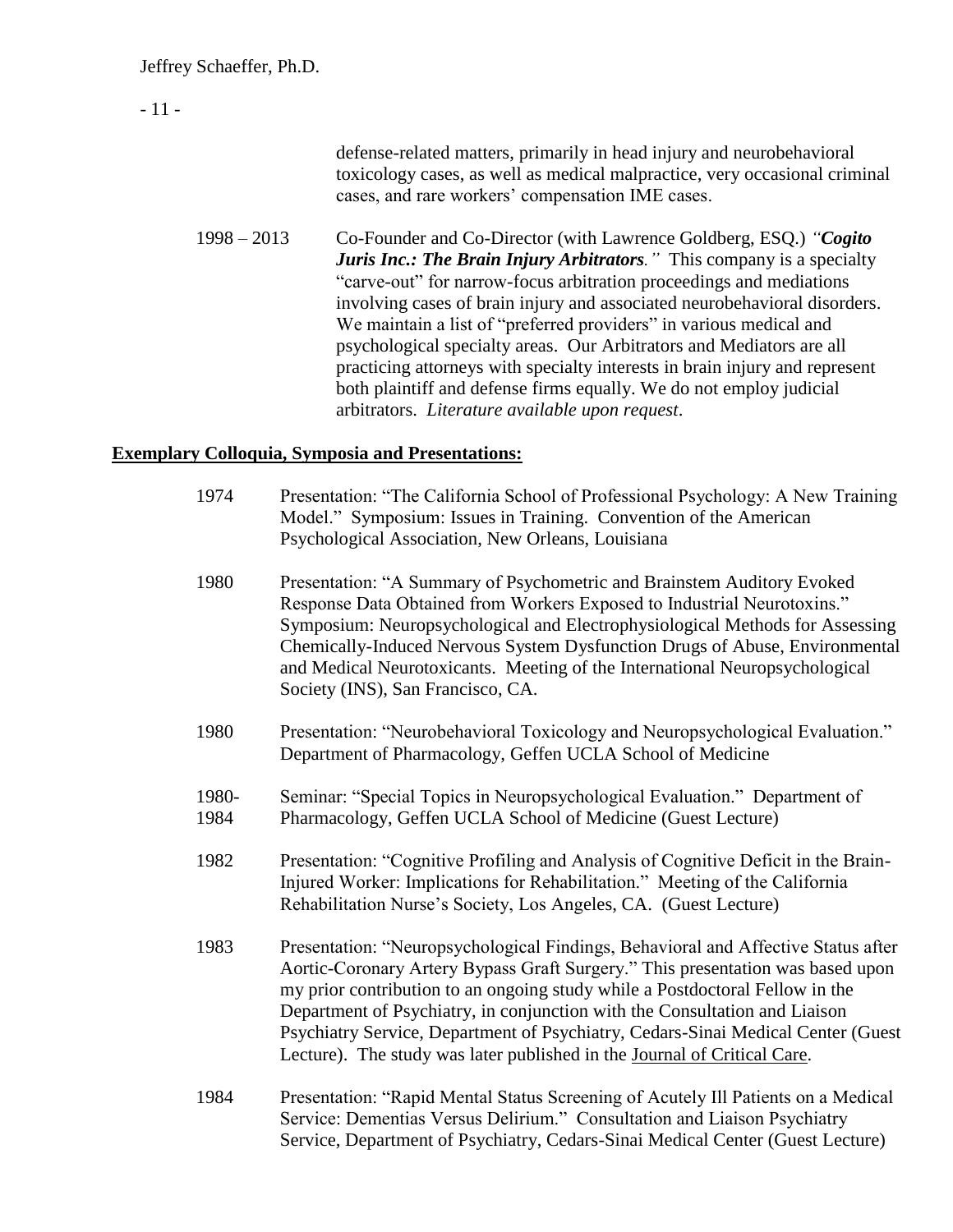### - 12 -

| 1984          | Seminar: "Forensic Neuropsychological Assessment, Disability Analysis and<br>Behavioral Toxicology." Presentation given in the seminar, Neuropsychology Case<br>Conference (453), Department of Psychiatry and Biobehavioral Sciences, Geffen<br><b>UCLA School of Medicine</b>                      |
|---------------|------------------------------------------------------------------------------------------------------------------------------------------------------------------------------------------------------------------------------------------------------------------------------------------------------|
| 1985          | Presentation: "Neuropsychological Assessment and New Developments in<br>Neurodiagnostics and Applied Neurosciences." Meeting of the Southern California<br>Head Injury Foundation NHIF), Costa Mesa, CA.                                                                                             |
| 1986          | Colloquium: "Update on Diagnosis and Rehabilitative Care for the Brain-Injured."<br>Sponsored by Western Neuro Care Center, for the Insurance Industry, Tustin, CA.                                                                                                                                  |
| 1986          | Presentation: "Neurotoxic Brain Injury and Associated Cognitive Deficit."<br>Neuropsychology Case Conference (Dr. Wilfred Van Gorp, former Training<br>Director), Psychology Training Program, Department of Psychiatry, V.A. Medical<br>Center, Brentwood and Wadsworth Divisions, Los Angeles, CA. |
| 1986          | Colloquium: "Cognitive Dysfunction Associated with Chemical Dependency."<br>Chemical Dependency Treatment Center and Department of Psychiatry, Brotman<br>Medical Center, Culver City, CA.                                                                                                           |
| 1986          | Colloquium: "Neuropsychological Evaluation, Studies of Cerebral Metabolism, and<br>Newer Diagnostic Imaging Measures." Rehabilitation Institute, Glendale Adventist<br>Medical Center, Glendale, CA                                                                                                  |
| 1986-<br>1987 | Presentation: "Reversible and Non-Reversible Organic Brain Syndromes and<br>Associated Cognitive Findings." Didi Hirsch Community Mental Health Center,<br>Culver City, CA.                                                                                                                          |
| 1986          | Presentation: "Assessment of Cognitive and Psychological Function in Cerebral<br>Injury and Pain Syndromes: Soft-Tissue Injuries." (with Deborah Cresswell, Ph.D.),<br>Medi-Legal Institute (presentation given at County USC Medical Center)                                                        |
| 1986          | Presentation: "Neuropsychological Evaluation of Cognitive Capacities in the<br>Cerebrally-Impaired Behaviorally-Disordered Patient." Cedars-Sinai Medical<br>Center, Department of Psychiatry, Los Angeles, CA                                                                                       |
| 1986          | Presentation: "Cognitive and Behavioral Changes Following Exposure to<br>Neurotoxic Substances: Methods of Assessment." Symposium: Toxic Effects from<br>Exposure to Organic Solvents, Annual Meeting, California Medical Association<br>(CMA), Los Angeles, CA.                                     |
| 1986-<br>1987 | Presentation: "Diagnosis and Treatment of Dementias." Family Practice Residency<br>Training Program, Glendale Adventist Medical Center, Glendale, CA.                                                                                                                                                |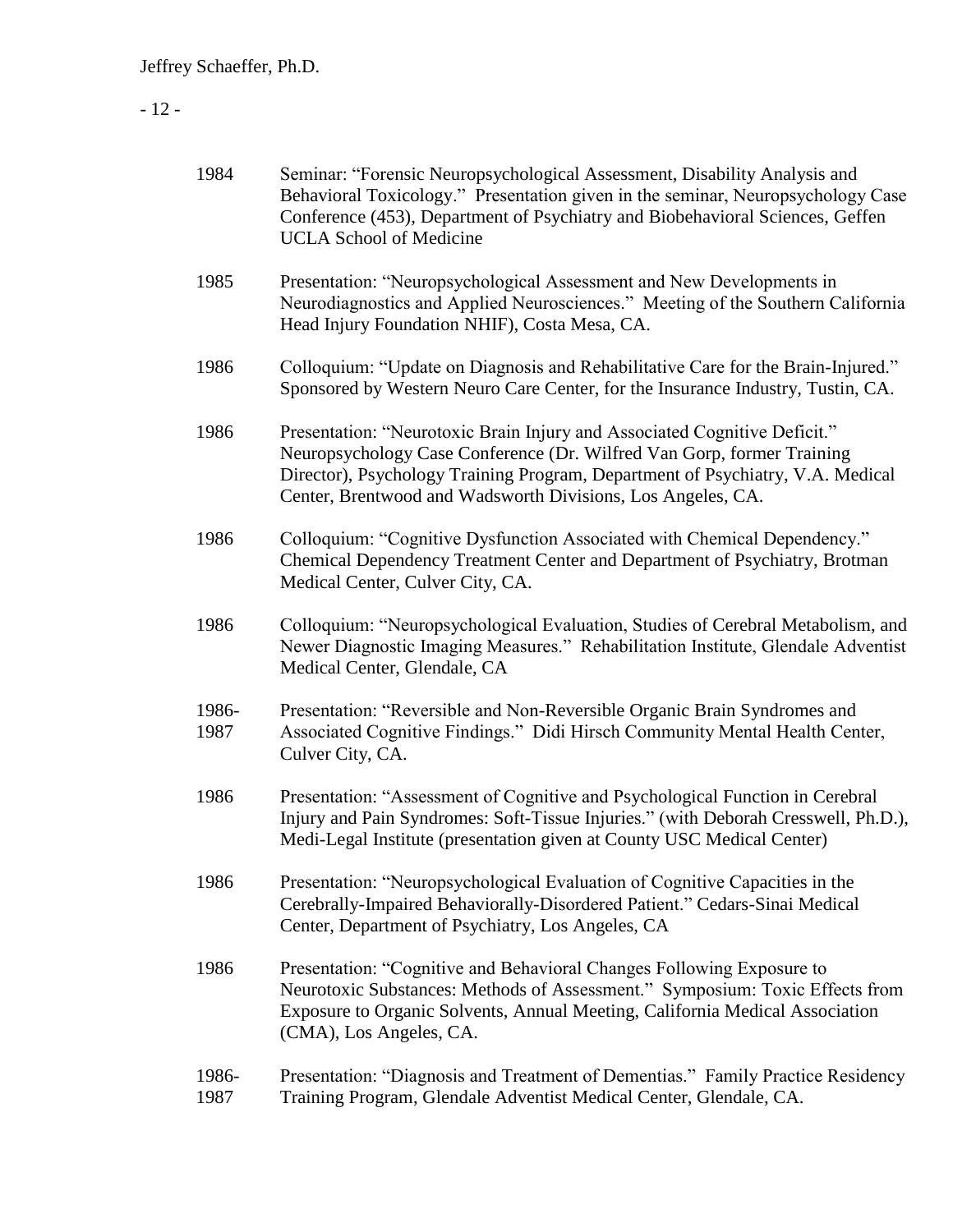# - 13 -

| 1987 | Presentation: "Clinical Aspects of the Dementia Syndrome of AIDS." Special<br>Programs Unit (SPU), Glendale Adventist Medical Center, Glendale, CA.                                                                                                                                                                                                                              |
|------|----------------------------------------------------------------------------------------------------------------------------------------------------------------------------------------------------------------------------------------------------------------------------------------------------------------------------------------------------------------------------------|
| 1987 | Presentation: "On the Diagnosis and Cognitive Syndrome Associated with HIV<br>Spectrum Disease (AIDS)." Department of Psychiatry, Glendale Adventist Medical<br>Center, Glendale, CA.                                                                                                                                                                                            |
| 1987 | Presentation: "Differential Diagnosis and Neuropsychological Findings Associated<br>with the Dementia Syndrome of AIDS." Southern California Psychiatric Society,<br>Santa Monica, CA.                                                                                                                                                                                           |
| 1987 | Workshop: "New Developments in Neuropsychological Assessment and Diagnostic<br>Imaging Applied to the Brain-Injured Worker: An Update." Catastrophic Risk<br>Managers meeting, State Compensation Insurance Fund, Ventura, CA.                                                                                                                                                   |
| 1987 | Presentation: "Use of Neuropsychological Methods of Assessment and<br>Rehabilitation Planning for the Brain-Injured Worker." Catastrophic Risk Mangers<br>meeting, State Compensation Insurance Fund, Tustin, CA.                                                                                                                                                                |
| 1988 | Presentation: "Neuropsychological Methods for the Detailing of Cognitive Deficits<br>Associated with the Dementia Syndrome of AIDS."<br>Symposium: "Neuropsychiatric and Psychosocial Aspects of HIV Spectrum<br>Disease: Current Perspectives." Department of Continuing Education in Health<br>Sciences, UCLA Extension, and the Neuropsychiatric Institute and Hospital, UCLA |
| 1989 | Presentation: "Dementia Syndrome of HIV Spectrum Disease: Implications for<br>Rehabilitation." National Association of Rehabilitation Professionals in the Private<br>Sector, (NARPPS), Lake Tahoe, CA.                                                                                                                                                                          |
| 1989 | Colloquium: "The Distinctive Pathophysiology of AIDS Dementia." Life Sciences<br>Division, SRI International, Menlo Park, CA.                                                                                                                                                                                                                                                    |
| 1989 | Presentation: "Differential Diagnosis of Reversible and Non-Reversible Dementia<br>Syndromes." Rehabilitation Institute Glendale Adventist Medical Center, Glendale,<br>CA.                                                                                                                                                                                                      |
| 1990 | Presentation: "Behavioral Toxicology and Forensic Neuropsychology: An Update."<br>Neuropsychology Training Program, Department of Psychiatry and Biobehavioral<br>Sciences, Geffen UCLA School of Medicine                                                                                                                                                                       |
| 1990 | Presentation: "Cognitive and Behavioral Deficits Associated with HIV-Related<br>Encephalopathy." Rehabilitation Claims Department, State Compensation<br>Insurance Fund, Monterey Park, CA.                                                                                                                                                                                      |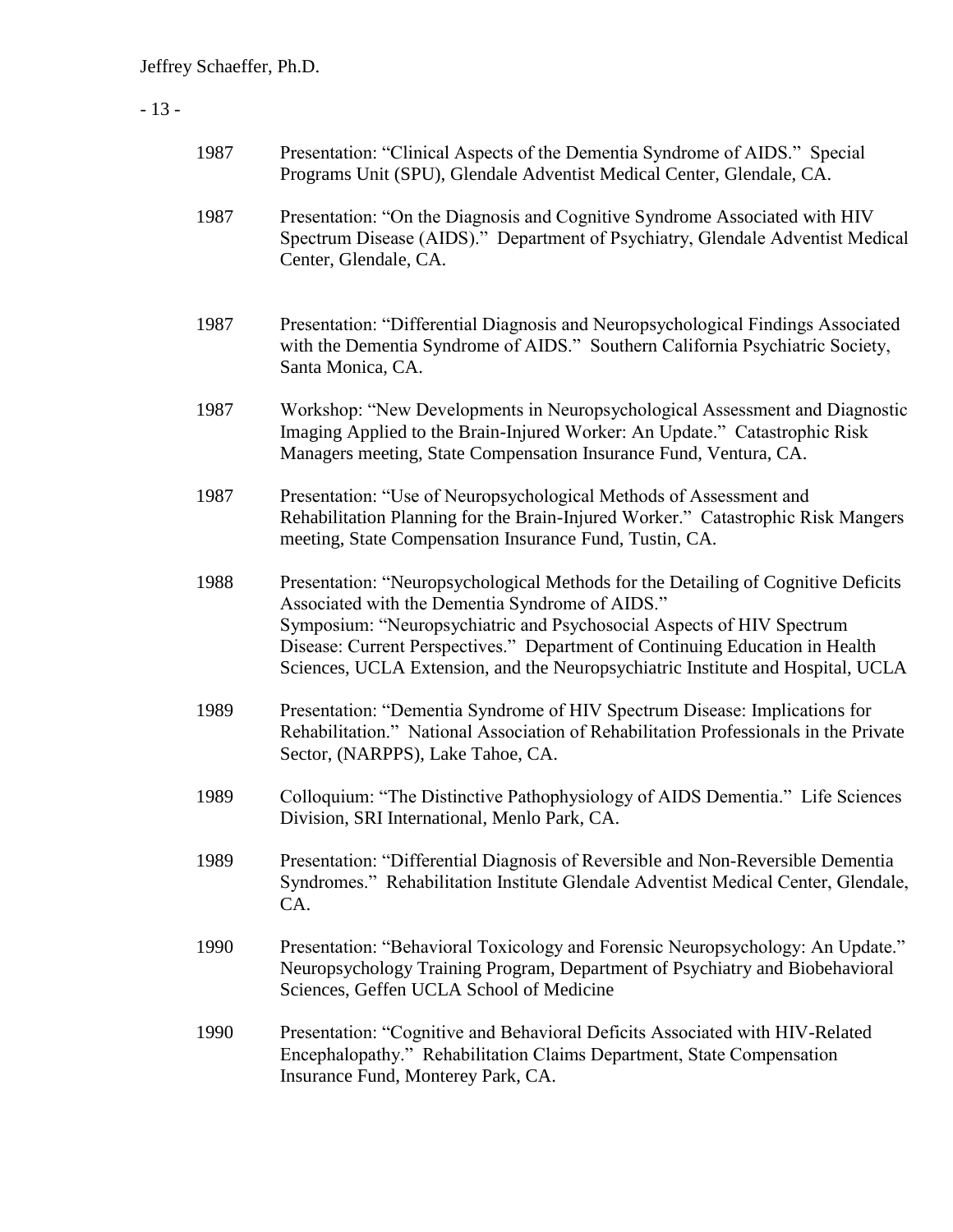# - 14 -

| 1990 | Presentation: "Psychological and Cognitive Changes Associated with the Dementia<br>Syndrome of AIDS-Related Encephalopathy." AIDS Project Los Angeles (APLA),<br>Los Angeles, CA.                                                                                                 |
|------|-----------------------------------------------------------------------------------------------------------------------------------------------------------------------------------------------------------------------------------------------------------------------------------|
| 1991 | Presentation: "Neuroimaging and Cognitive Assessment in the Brain-Injured."<br>Southern California Head Injury Foundation Support Group (SCHIF), Glendale<br>Adventist Medical Center, Glendale, CA.                                                                              |
| 1991 | Presentation: "Value of Diagnostic Imaging in the Brain-Injured." Meadowbrook<br>L.A., Lectures for Rehabilitation Professionals, Woodland Hills, CA.                                                                                                                             |
| 1991 | Presentation: "Behavioral Toxicology and Forensic Neuropsychology: An Update."<br>Neuropsychology Training Program (Paul Satz, Ph.D., Program Director),<br>Department of Psychiatry and Biobehavioral Sciences, Geffen UCLA School of<br>Medicine                                |
| 1991 | Presentation: "Behavioral Toxicology and Exposure in the Workplace: Differential<br>Diagnosis and Management." Catastrophic Case Management Workshop, State<br>Compensation Insurance Fund Meeting, UCLA Conference Center, Lake<br>Arrowhead, CA.                                |
| 1992 | Presentation: "Utility of Brain-Imaging for Diagnosis and Clinical Management in<br>Brain-Injured Individuals." Lecture for Rehabilitation Professionals, Meadowbrook<br>L.A., Woodland Hills, CA.                                                                                |
| 1992 | Presentation: "Brain-Behavior Relationships and Differential Diagnosis in Brain-<br>Injured Individuals: An Interdisciplinary Approach." (LINC Interdisciplinary<br>Team), Utah State Compensation Insurance Fund, Salt Lake City, UT.                                            |
| 1992 | Presentation: "Neurobehavioral Toxicology and Neuropsychological Assessment."<br>Forensic Neuropsychology Course, Neuropsychology Training Program (Paul Satz,<br>Ph.D., Director), Department of Psychiatry and Biobehavioral Sciences, Geffen<br><b>UCLA School of Medicine</b> |
| 1992 | Presentation: "Basic Brain-Behavior Relationships and Neuroimaging Techniques<br>Applied to the Brain-Injured." (LINC Interdisciplinary Team), Insurance<br>Rehabilitation Study Group (IRSG), Fall meeting, Pasadena, CA.                                                        |
| 1993 | Presentation: "Functional Neuroimaging and Neurobehavioral Assessment in the<br>Brain-Injured." Southern California Head Injury Foundation (SCHIF), Glendale<br>Adventist Medical Center, Glendale, CA.                                                                           |
| 1993 | Presentation: "Current Topics in Neuropsychology and Functional Neuroimaging."<br>CMSA Third Annual Conference, Long Beach, CA.                                                                                                                                                   |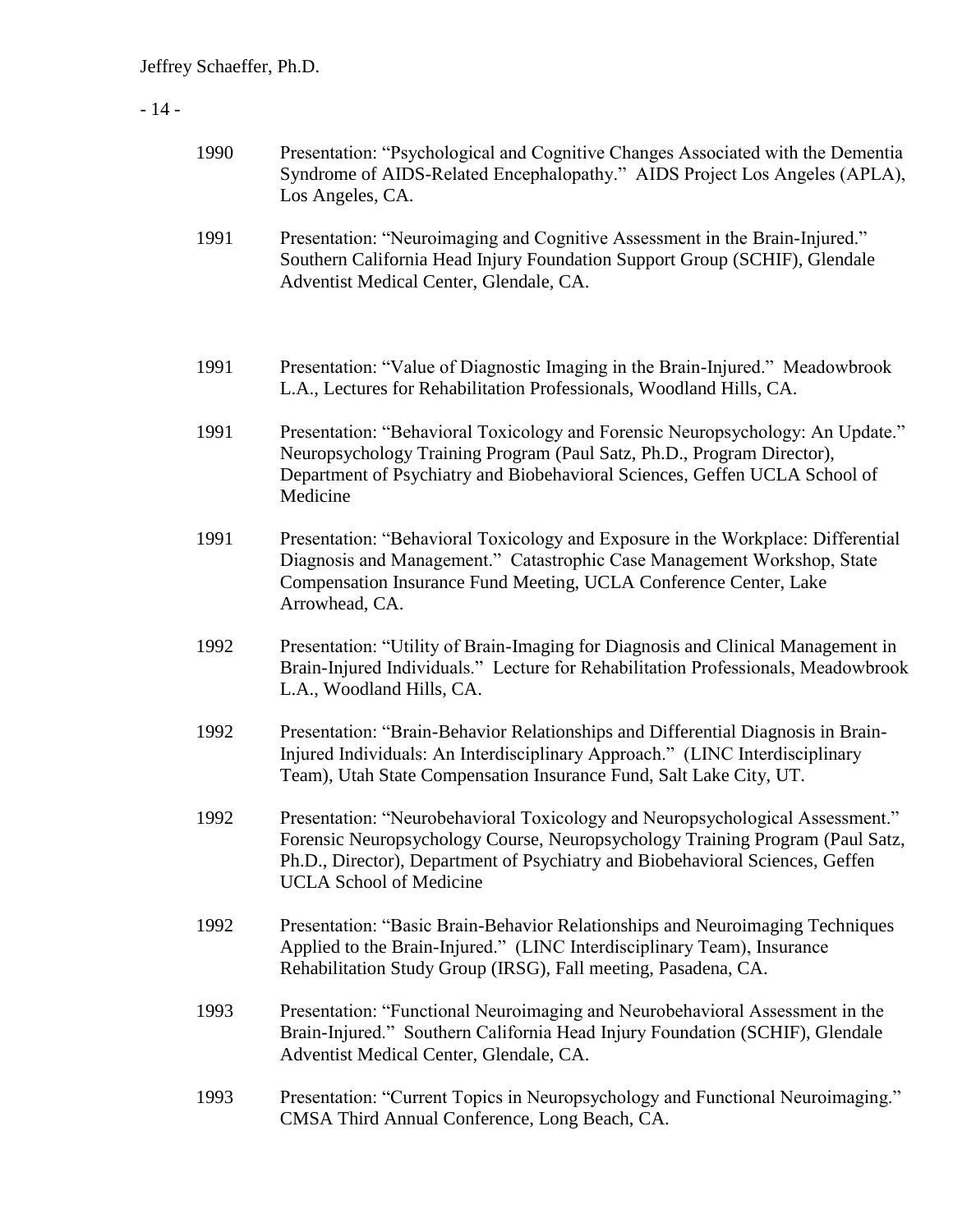# - 15 -

| 1994 | Presentation: "Differential Diagnosis, Mental Status and Management of Delirium,"<br>(with Dean Wolcott, M.D., Psychiatric Medical Director), Cedars-Sinai<br>Comprehensive Cancer Center, Los Angeles, CA.                                                                                                                                                         |
|------|---------------------------------------------------------------------------------------------------------------------------------------------------------------------------------------------------------------------------------------------------------------------------------------------------------------------------------------------------------------------|
| 1994 | Presentation: "Neuropsychology Update," Psychology Internship Program,<br>Department of Psychiatry, Cedars-Sinai Medical Center, Los Angeles, CA.                                                                                                                                                                                                                   |
| 1994 | Presentation: "Neurobehavioral and Neuropsychological Assessment in<br>Neurobehavioral Toxicology," UCLA Occupational-Environmental Seminar,<br>Occupational Medicine Program, Geffen UCLA School of Medicine, Los Angeles,<br>CA.                                                                                                                                  |
| 1994 | Presentation: "Abuse of Functional Neuroimaging Measures in the Forensic<br>Marketplace," High Country Meeting on Controversial Topics, Society of Nuclear<br>Medicine, (Drs. Alavi, Hill, Mayberg, Waxman and Schaeffer), Vail, CO.                                                                                                                                |
| 1995 | Colloquium: Cognitive and Neurobehavioral Assessment of Spanish-speaking<br>Traumatically Brain-Injured Patients (co-organizer with Dr. Carlos Saucedo).<br>Presentation: "Functional Neuroimaging Update" (Dr. Jeffrey Schaeffer) Case<br>Manager's Seminar, held at the Los Angeles Airport Hilton, sponsored by the<br>Centre for Neuro Skills, Bakersfield, CA. |
| 1995 | Presentation: "Post-Concussional Disorder: Controversy and Consensus, Forensic,<br>Neuropsychological, and Functional Brain Imaging Issues," Neuropsychology<br>Training Program Seminar (Paul Satz, Ph.D., Director), Geffen UCLA School of<br>Medicine, 1994-95                                                                                                   |
| 1995 | Presentation: "Functional Brain Imaging and Neurocognitive Assessment Issues in<br>the Post-Conscussional Disorder." Senior Claims Staff, State Farm Insurance<br>Company, Los Angeles                                                                                                                                                                              |
| 1996 | Presentation: "Neurobehavioral Toxicology, Functional Brain Imaging and Forensic<br>Neuropsychology, An Update," Neuropsychology Training Program (Paul Satz,<br>Ph.D., Director), Geffen UCLA School of Medicine                                                                                                                                                   |
| 1996 | Presentation: "Training and Career Opportunities in Clinical Neuropsychology,"<br>Psychology Internship Program, Department of Psychiatry and Biobehavioral<br>Sciences, Geffen UCLA School of Medicine                                                                                                                                                             |
| 1998 | Presentation: "Basic Brain-Behavior Relationships and Neurocoginitive<br>Assessment," Psychological Assessment Seminar, Psychology Internship Program,<br>Department of Psychiatry and Biobehavioral Sciences, Geffen UCLA School of<br>Medicine                                                                                                                    |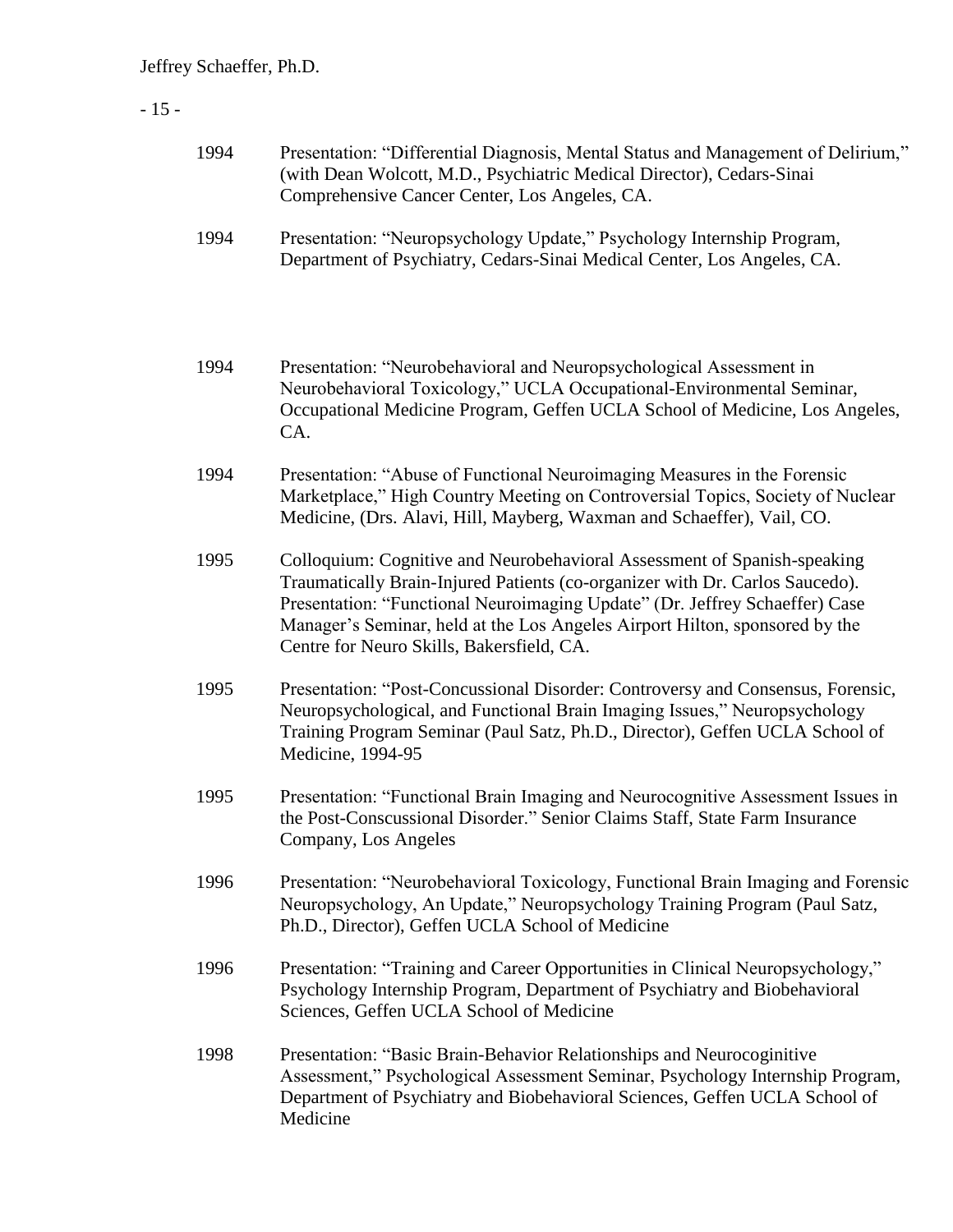### - 16 -

| 1998-<br>2002 | Presentation: "Mild-Severe Traumatic Brain Injury: Neurobehavioral and<br>Neurocognitive Correlates," Psychological Assessment Seminar, Integrated<br>Psychological Assessment Service (Lori Holt, Ph.D., Director), Department of<br>Psychiatry and Biobehavioral Sciences, Geffen UCLA School of Medicine                                                                                   |
|---------------|-----------------------------------------------------------------------------------------------------------------------------------------------------------------------------------------------------------------------------------------------------------------------------------------------------------------------------------------------------------------------------------------------|
| 1998-<br>2002 | Presentation: "Neurocognitive and Neurobehavioral Correlates of Substance Abuse,<br>Environmental and Occupational Toxic Exposures," Psychological Assessment<br>Seminar, Integrated Psychological Assessment Service (Lori Holt, Ph.D., Director),<br>Department of Psychiatry and Biobehavioral Sciences, Geffen UCLA School of<br>Medicine                                                 |
| 1998-<br>2002 | Presentation: "Forensic Neuropsychology: Basic Review," Psychological<br>Assessment Seminar, Integrated Psychological Assessment Service (Lori Holt,<br>Ph.D., Director), Department of Psychiatry and Biobehavioral Sciences, Geffen<br><b>UCLA School of Medicine</b>                                                                                                                       |
| 2003          | Presentation: Harrison, T., Larson, S., Yaralian, P., Holt, L., Steh, B., LaRue, A.,<br>Matsuyama, S., Rasgon, N., Schaeffer, J. & Jarvik, L. "Children of Alzheimer's<br>Patients: A 20-year prospective study." Poster accepted for presentation at the 56 <sup>th</sup><br>Annual Scientific Meeting of the Gerontological Society of America, San Diego,<br>CA.                           |
| 2003          | Presentation: Harrison, T., Larson, S., Yaralian, P., Holt, L., Steh, B., LaRue, A.,<br>Matsuyama, S., Rasgon, N., Schaeffer, J. & Jarvik, L. "UCLA/VA 20-year follow-<br>up of Alzheimer families: A pilot study (first report)." Poster accepted for<br>presentation at the 11 <sup>th</sup> International Congress of the International Psychogeriatric<br>Association, Chicago, Illinois. |
| 2004          | Presentation: Harrison, T., Holt, L., Jimenez, E., Larson, S., LaRue, A., Matsuyama,<br>S., Rasgon, N., Schaeffer, J., Steh, B., Yaralian, P. & Jarvik, L. "UCLA/VA 20-<br>year prospective study of adult children of Alzheimer's patients." Poster accepted<br>for presentation at the 9 <sup>th</sup> Annual UCLA Research Conference on Aging, Los<br>Angeles, CA.                        |
| 2004          | Presentation: Jarvik, L., Harrison, T., Holt, L., Larson, S., Steh, B., Yaralian, P.,<br>Jimenez, E., LaRue, A., Matsuyama, S., Rasgon, N. & Schaeffer, J. "Alzheimer<br>offspring 20-years later – no significant cognitive decline?" Poster accepted for<br>presentation at the 57 Annual Scientific Meeting of the Gerontological Society of<br>America, Washington, D.C.                  |
| 2004          | Presentation: Harrison, T., Steh, B., Matsuyama, S., Yaralian, P., Larson, S., Holt,<br>L., Schaeffer, J., LaRue, A., Rasgon, N. & Jarvik, L. "A 20-year Prospective Study<br>of Adult Children of Alzheimer Patients." Poster accepted for presentation at the<br>Annual Meeting of the American Psychiatric Association, New York, NY.                                                      |

2004 Presentation: Harrison, T., Larson, S., Yaralian, P., Holt, L., Steh, B., LaRue, A., Matsuyama, S., Rasgon, N., Schaeffer, J. & Jarvik, L. "A Longitudinal Study of the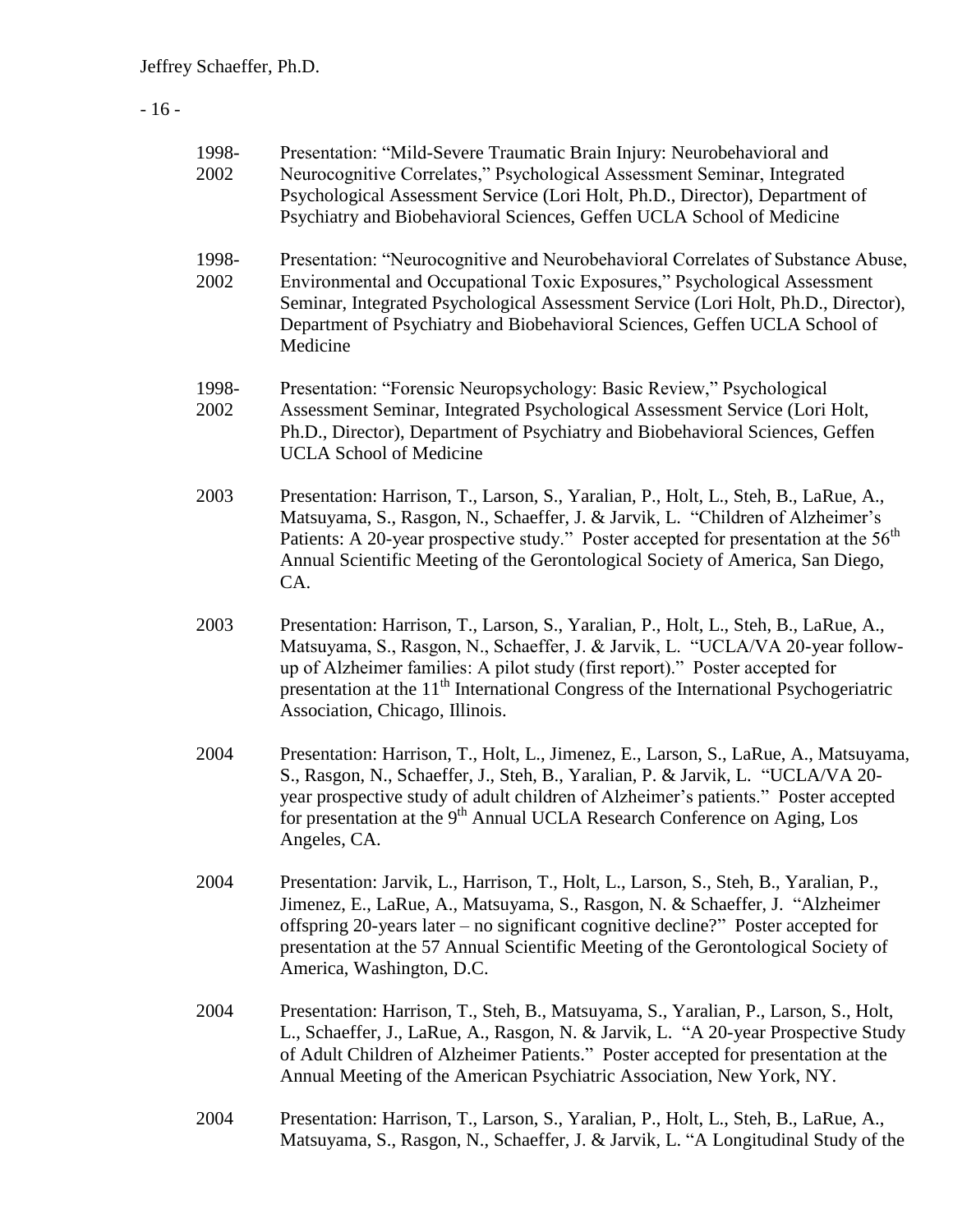## - 17 -

Adult Children of Alzheimer Patients." Poster accepted for presentation at the Annual Meeting of the American Association for Geriatric Psychiatry, Baltimore, MD.

2004 Presentation: Harrison, T., Larson, S., Yaralian, P., Holt, L., Steh, B., LaRue, A., Matsuyama, S., Rasgon, N., Schaeffer, J. & Jarvik, L. "A 20-year Follow-up of First Degree Relatives of Alzheimer Patients." Poster accepted for presentation at the 2004 Joint Conference of the American Society on Aging and The National Council on the Aging, San Francisco, CA.

### **UCLA's Review of Psychiatry Course (Continuing Psychiatric Education Programs):**

| 1997 | <b>Second Annual Review:</b> | "Neuropsychology Update" |
|------|------------------------------|--------------------------|
| 1998 | Third Annual Review:         | "Neuropsychology Update" |
| 1999 | <b>Fourth Annual Review:</b> | "Neuropsychology Update" |

### **Continuing Education Programs for Psychology Clinical Faculty:**

As the Clinical Faculty Coordinator for Psychology, part of my responsibilities include the organization of one to two special topics workshops directed to our supervising Clinical Faculty member in Psychology who attend in the Medical Psychology Assessment Center (MPAC). We have held three such workshops beginning in 2006 that have included preparation for Forensic Testimony, Evaluation of Dangerousness to Self and Others, and an update concerning Cross Cultural Issues pertinent to supervision of clinical cases within the MPAC. Each of these three workshops provided a total of three hours of CE credit for participants. Since we are now a California CE-approved provider for Psychology, I am hopeful that we will be able to expand these special topic review workshops such that they will now be open and available to all of our Psychology Clinical Faculty (not just those Clinical Faculty members who supervise in the MPAC program), and will generally be day-long seminars that should yield up to six hours of CE per course offering.

The next planned CE workshop is to cover topics related to the assessment of effort, motivation, and possible feigning or malingering using psychometric measures, including strengths and pitfalls in the approach as they apply to clinical and forensic applications of such measures. A firm date for this particular workshop has not been set, although it is anticipated that the workshop will take place during 2008, and will be open to licensed providers in Psychology in the community, in addition in to our faculty, staff and trainees in Psychology at UCLA.

### **Past and Present Research Projects:**

1980 – 1983 Effects of phencyclidine and mixed polypharmacy on neuropsychological and neurological parameters in adolescents (Wellisch, Schaeffer, et al., Department of Psychiatry and Biobehavioral Sciences, Geffen UCLA School of Medicine)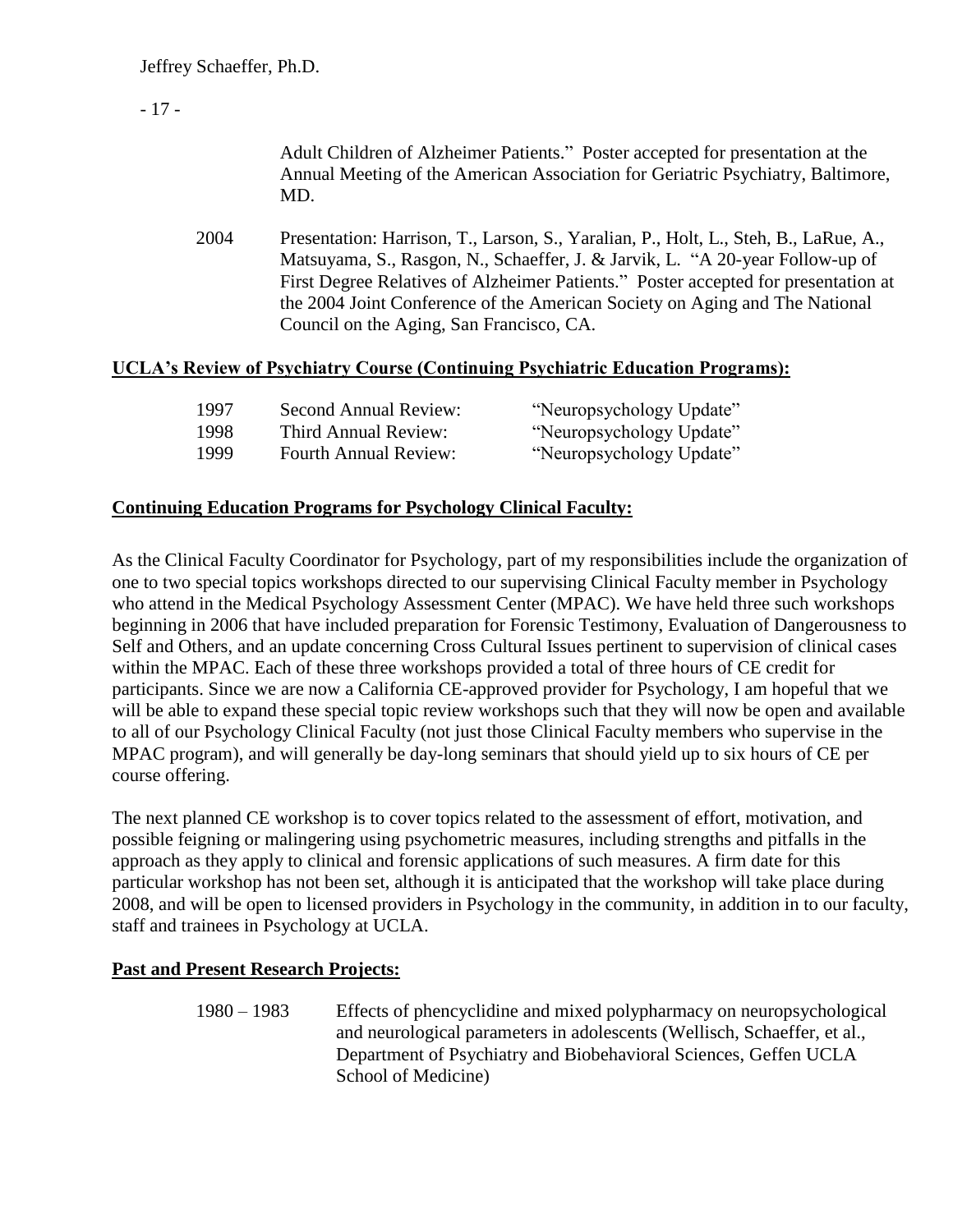- 18 -

| $1982 - 1984$ | Development and standardization of a simple cancellation task for<br>assessment of attention (Schaeffer and D'Elia, Department of Psychiatry and<br>Biobehavioral Sciences, Geffen UCLA School of Medicine)                                                     |
|---------------|-----------------------------------------------------------------------------------------------------------------------------------------------------------------------------------------------------------------------------------------------------------------|
| $1983 - 1986$ | Cognitive deficits and altered cerebral metabolism (PET) associated with<br>primary degenerative dementia (Kuhl, Ashford, Marsh, Riege, Schaeffer, et<br>al., Geffen UCLA School of Medicine                                                                    |
| $1992 - 1997$ | Neuropsychological and behavioral findings in ANA positive women with<br>silicone breasts implants (Wellisch, Latz, Schaeffer, et al., Geffen UCLA<br>School of Medicine)                                                                                       |
| $1996 - 1997$ | Neurocognitive assessment following repeated ECT trials in a seizure<br>patient with intractable depression following neurosurgery (Kaufman,<br>Saucedo, Schaeffer, et al., Cedars-Sinai Medical Center and Geffen UCLA<br>School of Medicine)                  |
| $2004 - 2009$ | Diffusion MRI findings in Patient/Litigants with Mild Head Injury and the<br>Postconcussional Disorder (Franklin Moser, MD. Chief of Neuroradiology<br>and Jeffrey Schaeffer, Ph.D., Consulting Neuropsychologist, Cedars-Sinai<br>Medical Center, Los Angeles) |

### **Publications:**

- 1) Ashford, J.W., Soldinger, S., Schaeffer, J., Cochran, L., and Jarvik, L., Physostigmine and Its Effect on Six Patients with Dementia. **American Journal of Psychiatry**. 1981, 138, No.6, 829-830.
- 2) Jarvik, L., Harrison, T., Holt, L., Jimenez, E., Larson, S., LaRue, A., Matsuyama, S., Rasgon, N., Schaeffer, J., Steh, B., & Yaralian, P. (2004). Children of Alzheimer patients: more data needed. **Journal of Gerontology: Medical Science** (letter accepted for publication, manuscript to follow).
- 3) Kaufman, K., Saucedo, C., Schaeffer, J., Levesque, M.., Scannell, T. and Glouberman, M. Electroconvulsive Therapy (ECT) for Intractable Depression Following Epilepsy Neurosurgery (Case Report). **Seizure**. 1996, 5, 307- 312.
- 4) Jarvik, L.F., LaRue, A., Schaeffer, J. A., et. al. Middle-Aged Children of Alzheimer Parents, A Pilot Study: Stable Neurocognitive Performance at 20-Year Follow-Up. **Journal of Geriatric Psychiatry and Neurology**, Vol. 18, No. 4, December 2005, 187-191.
- 5) LaRue, A. and Schaeffer, J. Psychological Reactions of Elderly Patients to Illness and Surgery. **Seminars In Anesthesia**. 1986, 5, No. 1, 36-43.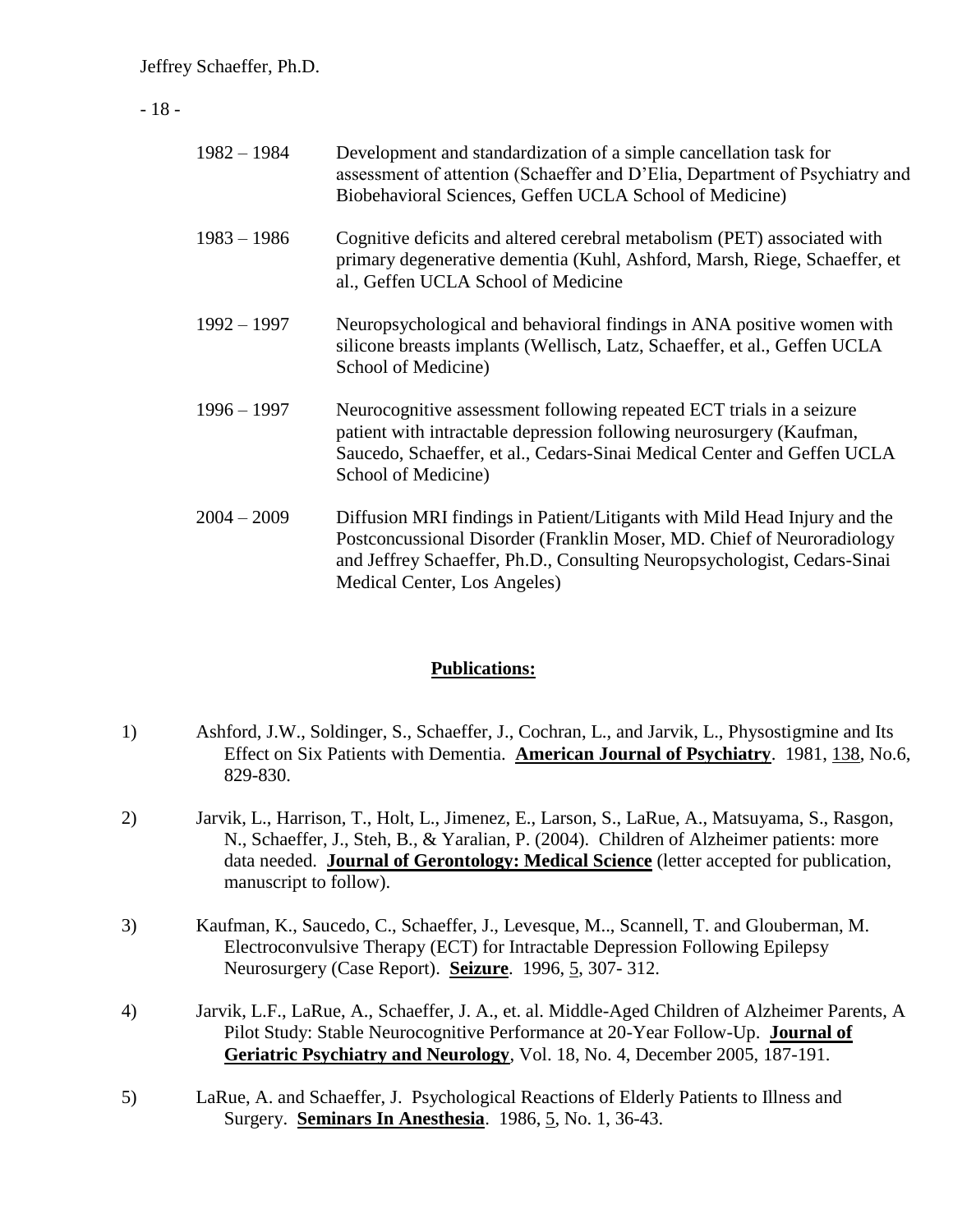- 19 -

| 6) | Mayberg, Schaeffer, et al. Ethical Clinical Practice of Functional Brain Imaging (Position |
|----|--------------------------------------------------------------------------------------------|
|    | Statement from the Brain Imaging Council, Society of Nuclear Medicine, Reston,             |
|    | Virginia). <b>Journal of Nuclear Medicine</b> . 1996, 37, No. 7, 1256-1259.                |

- 7) Miller, L., Schaeffer, J., Zackler, L., (Abstract). Factitious Cognitive Impairment After Brain Injury. 1991 American Congress of Rehabilitation Medicine Meeting, Seattle, Washington.
- 8) Moser, F., Schaeffer, J., Waxman, A., Mayberg, H., and Nuwer, M. New Modalities of Brain Imaging and Neurocognitive Assessment: Emerging Areas of Interest and Controversy Related to Applications in Head Injury, Neurotoxicology and Environmental Medicine. **Disability**. 1995, 4, No. 2, 1-12.
- 9) Raymond, M., Conklin, C., Schaeffer, J., Newstadt, J., Matloff, J., and Gray, R. Coping With Transient Intellectual Dysfunction After Coronary Bypass Surgery. **Heart and Lung: The Journal of Critical Care**. 1984, 13, No. 5, 531-539.
- 10) Rebert, C.R., Pryor, G.T., and Schaeffer, J. Slow Potential Consequences of Electroconvulsive Shock in Rats. **Physiology and Behavior**. 1974, 12, 131-134.
- 11) Rebert, C., Schaeffer, J., and Dahlgren, J. Sources of Exposure to Neurotoxicants: Neuropsychological and Electrophysiological Consequences, **The Journal of Electroencephalography and Clinical Neurophysiology**. 1987, EEG Supplement 39 (The London Symposium), 355-359.
- 12) Schaeffer, J., Andrysiak, T. and Ungerleider, J. Cognition and Long-Term Use of Ganja. **Science**. 1981, 213, 465-466.
- 13) Schaeffer, J., Satz, P., and D'Elia, L. On the Significance of Scoring in the "Brain-Damaged Range." **Newsletter of the California Neuropsychology Society.** 1986, 7, No. 2, 4-10.
- 14) Schaeffer, J., and Gross, P. Neuropsychological Batteries and Current Issues in Professional Practice: A Commentary. **Newsletter of the California Neuropsychology Society**. 1986, 7, No. 2, 4-10.
- 15) Schaeffer, J. The California School of Professional Psychology: A New Training Model. **The Clinical Psychologist**. 1975, 28, No. 2, 20-21.
- 16) Schaeffer, J. Applied Neurobehavioral Toxicology: An Evolving Specialty Area. **Newsletter of the California Neuropsychology Society**. 1981, 2, No. 4, 4-8.
- 17) Schaeffer, J. Neuropsychology and Disability Analysis. **Newsletter of the California Neuropsychology Society.** 1982, 3, No. 1, 3-5.
- 18) Schaeffer, J. Designated Levels of Privilege for Psychologists and Registered Psychological Assistants: A Proposal. **California State Psychologist**. 1984, 19, No. 8 (Sept./Oct.), 4-6.